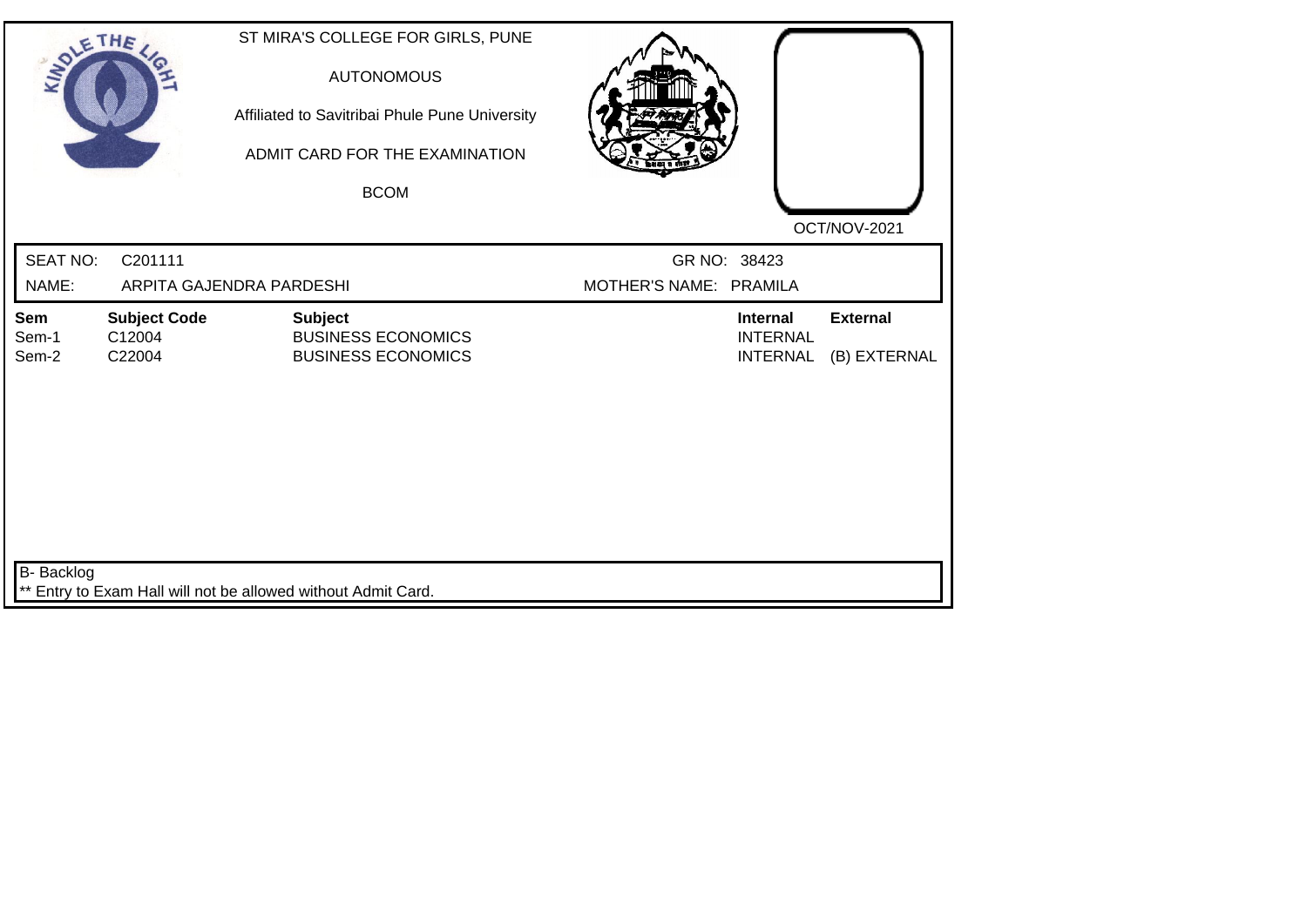| SOLE THE                 |                                | ST MIRA'S COLLEGE FOR GIRLS, PUNE<br><b>AUTONOMOUS</b><br>Affiliated to Savitribai Phule Pune University<br>ADMIT CARD FOR THE EXAMINATION<br><b>BCOM</b> |                             |                 | OCT/NOV-2021                    |
|--------------------------|--------------------------------|-----------------------------------------------------------------------------------------------------------------------------------------------------------|-----------------------------|-----------------|---------------------------------|
| <b>SEAT NO:</b><br>NAME: | C201112<br>ARPITA KADAJI HARGE |                                                                                                                                                           | MOTHER'S NAME: SAVITA HARGE | GR NO: 39986    |                                 |
| Sem<br>Sem-2             | <b>Subject Code</b><br>AC22007 | <b>Subject</b><br><b>BANKING AND FINANCE</b>                                                                                                              |                             | <b>Internal</b> | <b>External</b><br>(B) EXTERNAL |
| B- Backlog               |                                | ** Entry to Exam Hall will not be allowed without Admit Card.                                                                                             |                             |                 |                                 |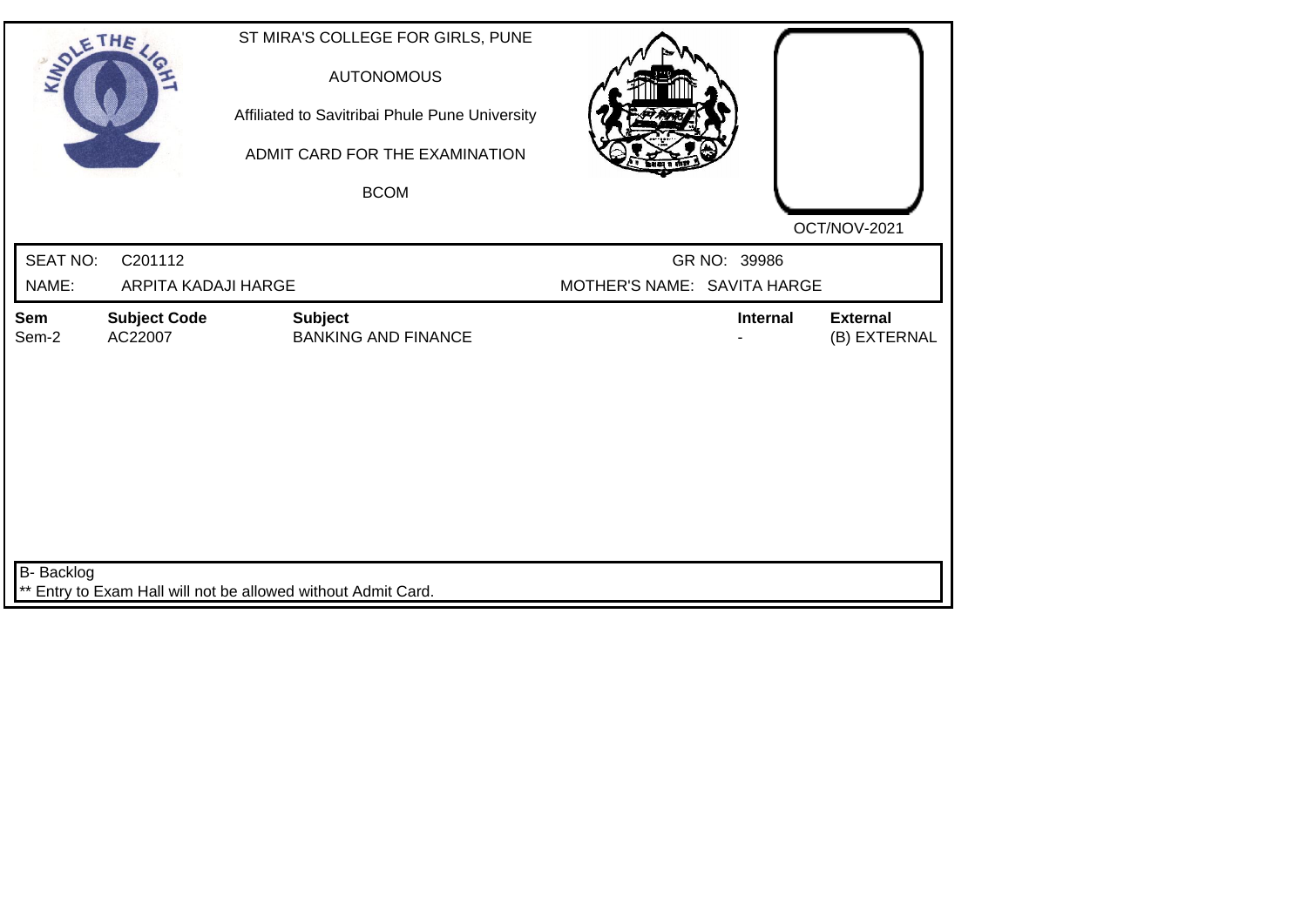| SOLETHE ,         |                               | ST MIRA'S COLLEGE FOR GIRLS, PUNE<br><b>AUTONOMOUS</b><br>Affiliated to Savitribai Phule Pune University<br>ADMIT CARD FOR THE EXAMINATION<br><b>BCOM</b> |                        |              |                                 |
|-------------------|-------------------------------|-----------------------------------------------------------------------------------------------------------------------------------------------------------|------------------------|--------------|---------------------------------|
| <b>SEAT NO:</b>   | C201144                       |                                                                                                                                                           |                        | GR NO: 40098 | OCT/NOV-2021                    |
| NAME:             |                               | <b>DESHMUKH PRACHI DEEPAK</b>                                                                                                                             | MOTHER'S NAME: MANISHA |              |                                 |
| Sem<br>Sem-2      | <b>Subject Code</b><br>C22002 | <b>Subject</b><br><b>ACCOUNTANCY</b>                                                                                                                      |                        | Internal     | <b>External</b><br>(B) EXTERNAL |
| <b>B-</b> Backlog |                               | ** Entry to Exam Hall will not be allowed without Admit Card.                                                                                             |                        |              |                                 |
|                   |                               |                                                                                                                                                           |                        |              |                                 |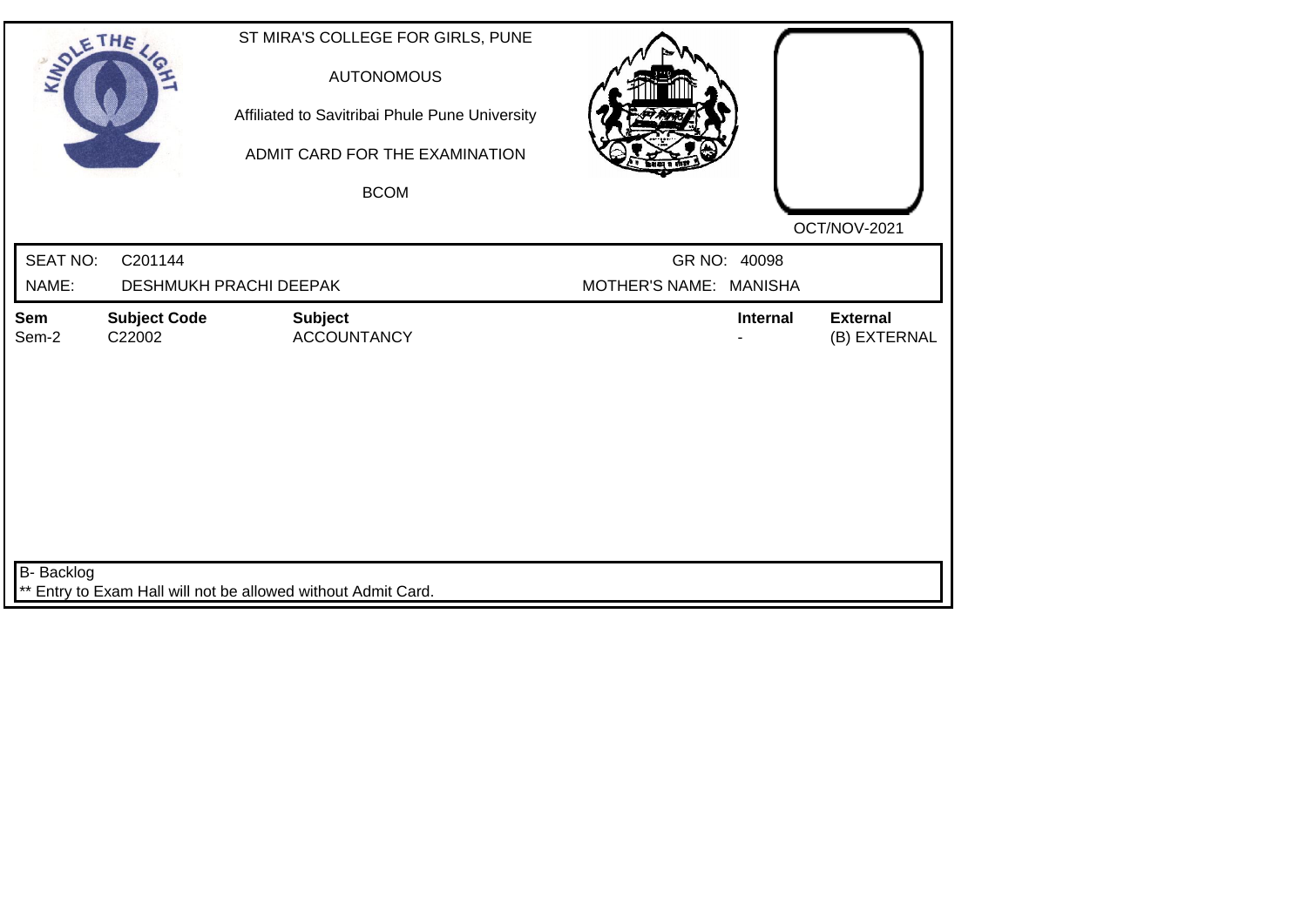| SOLETHE ,                      |                                                     | ST MIRA'S COLLEGE FOR GIRLS, PUNE<br><b>AUTONOMOUS</b><br>Affiliated to Savitribai Phule Pune University<br>ADMIT CARD FOR THE EXAMINATION<br><b>BCOM</b> |                                 |                 |                                                                 |
|--------------------------------|-----------------------------------------------------|-----------------------------------------------------------------------------------------------------------------------------------------------------------|---------------------------------|-----------------|-----------------------------------------------------------------|
| <b>SEAT NO:</b><br>NAME:       | C201146<br><b>DEVI DHAKU RATHOD</b>                 |                                                                                                                                                           | MOTHER'S NAME: SHATIBHAI RATHOD | GR NO: 40046    | OCT/NOV-2021                                                    |
| Sem<br>Sem-2<br>Sem-2<br>Sem-2 | <b>Subject Code</b><br>C22004<br>AC#22001<br>C22002 | <b>Subject</b><br><b>BUSINESS ECONOMICS</b><br><b>COMPULSORY ENGLISH</b><br><b>ACCOUNTANCY</b>                                                            |                                 | <b>Internal</b> | <b>External</b><br>(B) EXTERNAL<br>(B) EXTERNAL<br>(B) EXTERNAL |
| B- Backlog                     |                                                     | ** Entry to Exam Hall will not be allowed without Admit Card.                                                                                             |                                 |                 |                                                                 |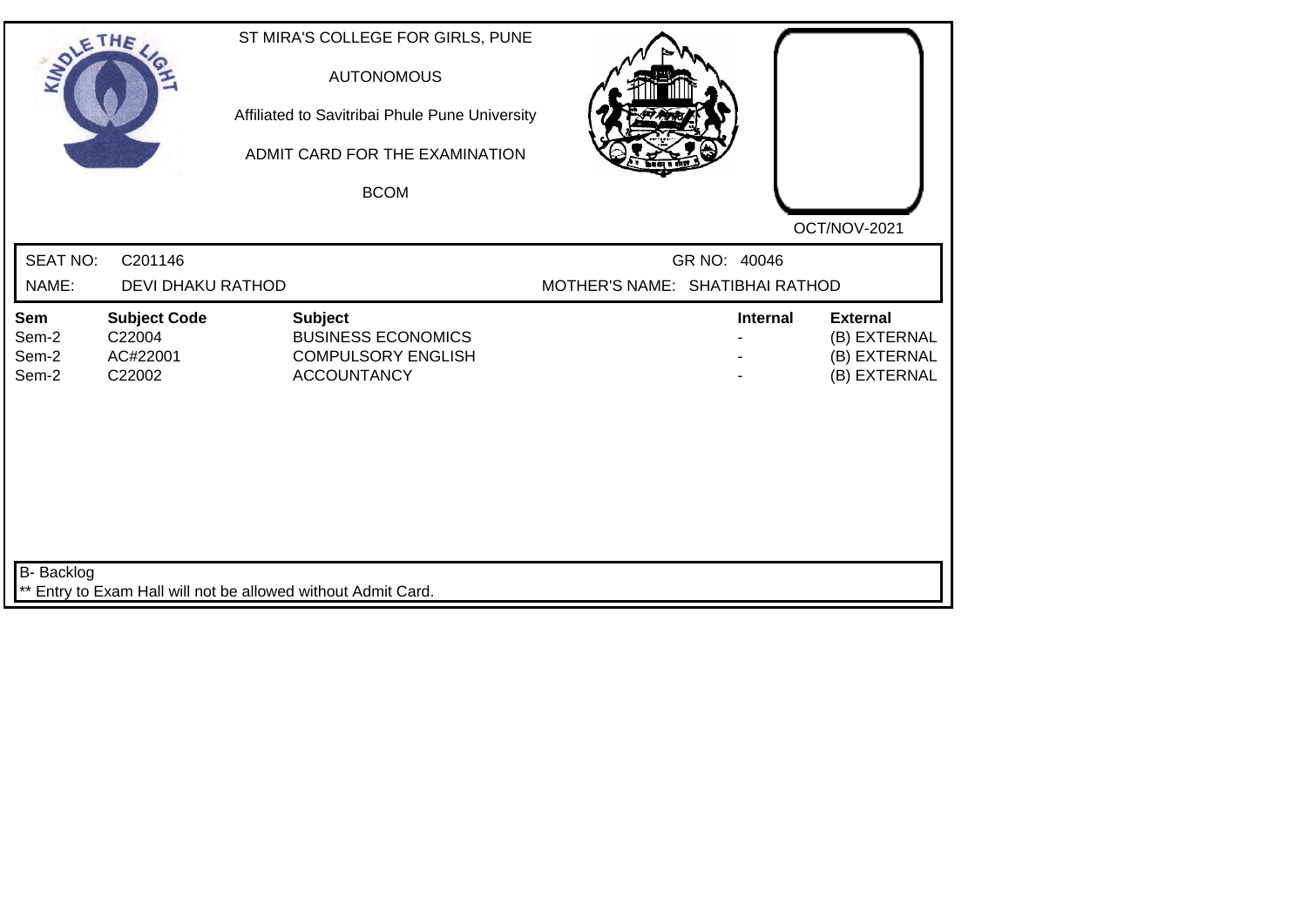| SOLETHE,                       |                                                     | ST MIRA'S COLLEGE FOR GIRLS, PUNE<br><b>AUTONOMOUS</b><br>Affiliated to Savitribai Phule Pune University<br>ADMIT CARD FOR THE EXAMINATION<br><b>BCOM</b> |  |              |                                                       |                                 |
|--------------------------------|-----------------------------------------------------|-----------------------------------------------------------------------------------------------------------------------------------------------------------|--|--------------|-------------------------------------------------------|---------------------------------|
| <b>SEAT NO:</b><br>NAME:       | C201148                                             | DHARMAVAT SHAMBHAVI SURESH                                                                                                                                |  | GR NO: 38657 | MOTHER'S NAME: KAVITA SURESH DHARMAVAT                | OCT/NOV-2021                    |
| Sem<br>Sem-1<br>Sem-1<br>Sem-2 | <b>Subject Code</b><br>C12003<br>C12002<br>AC#22001 | <b>Subject</b><br><b>MANAGERIAL ECONOMICS</b><br><b>ACCOUNTANCY</b><br><b>COMPULSORY ENGLISH</b>                                                          |  |              | <b>Internal</b><br><b>INTERNAL</b><br><b>INTERNAL</b> | <b>External</b><br>(B) EXTERNAL |
| B- Backlog                     |                                                     | ** Entry to Exam Hall will not be allowed without Admit Card.                                                                                             |  |              |                                                       |                                 |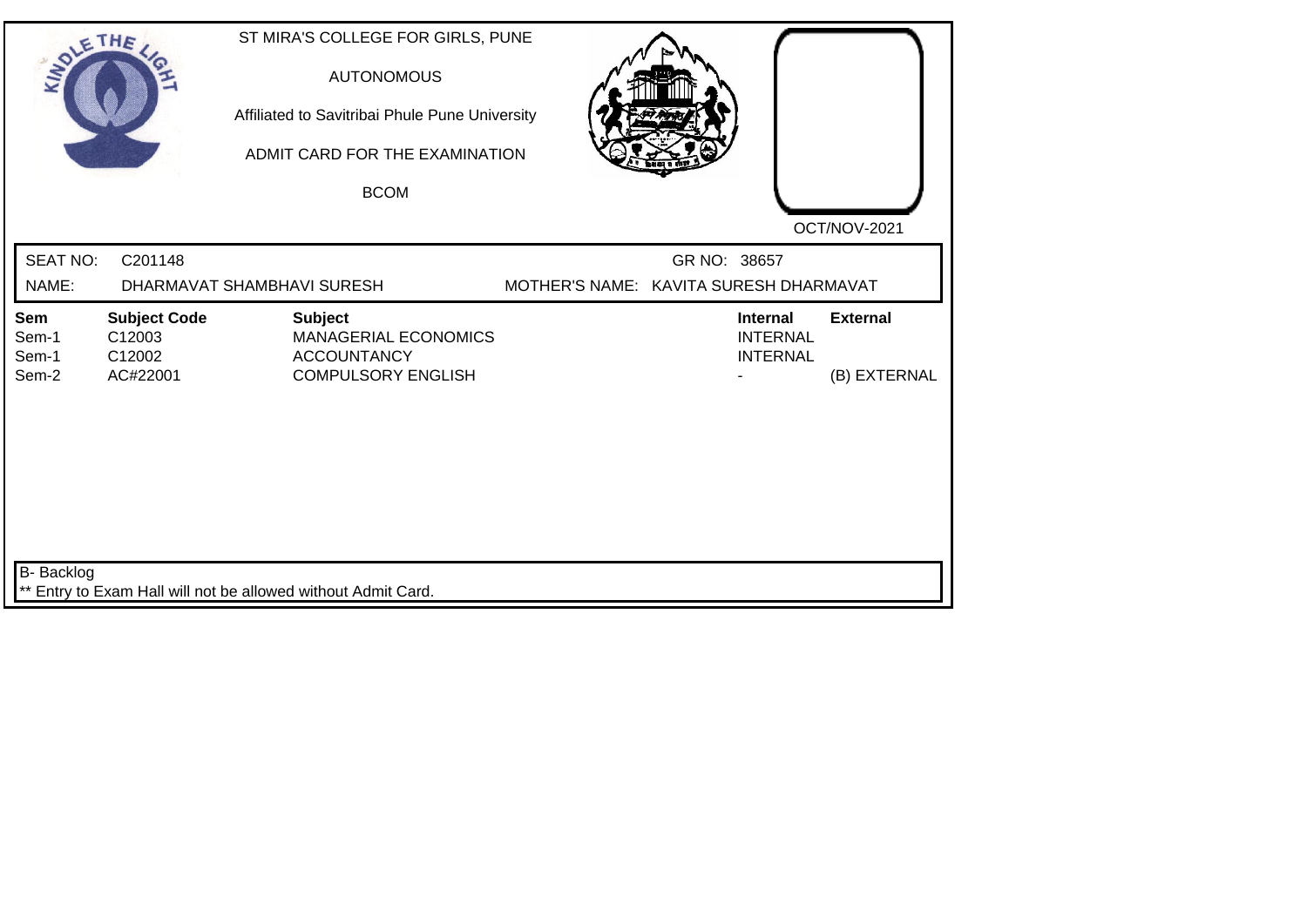| SOLE THE                 |                                  | ST MIRA'S COLLEGE FOR GIRLS, PUNE<br><b>AUTONOMOUS</b><br>Affiliated to Savitribai Phule Pune University<br>ADMIT CARD FOR THE EXAMINATION<br><b>BCOM</b> |                             | OCT/NOV-2021                                                          |
|--------------------------|----------------------------------|-----------------------------------------------------------------------------------------------------------------------------------------------------------|-----------------------------|-----------------------------------------------------------------------|
| <b>SEAT NO:</b><br>NAME: | C201151<br>DIKSHA VASUDEV GAWADE |                                                                                                                                                           | MOTHER'S NAME: SAPNA GAWADE | GR NO: 40092                                                          |
|                          |                                  |                                                                                                                                                           |                             |                                                                       |
| Sem<br>Sem-1             | <b>Subject Code</b><br>C12009    | <b>Subject</b><br><b>OPTIONAL ENGLISH</b>                                                                                                                 |                             | <b>Internal</b><br><b>External</b><br>(B) EXTERNAL<br><b>INTERNAL</b> |
| B- Backlog               |                                  | ** Entry to Exam Hall will not be allowed without Admit Card.                                                                                             |                             |                                                                       |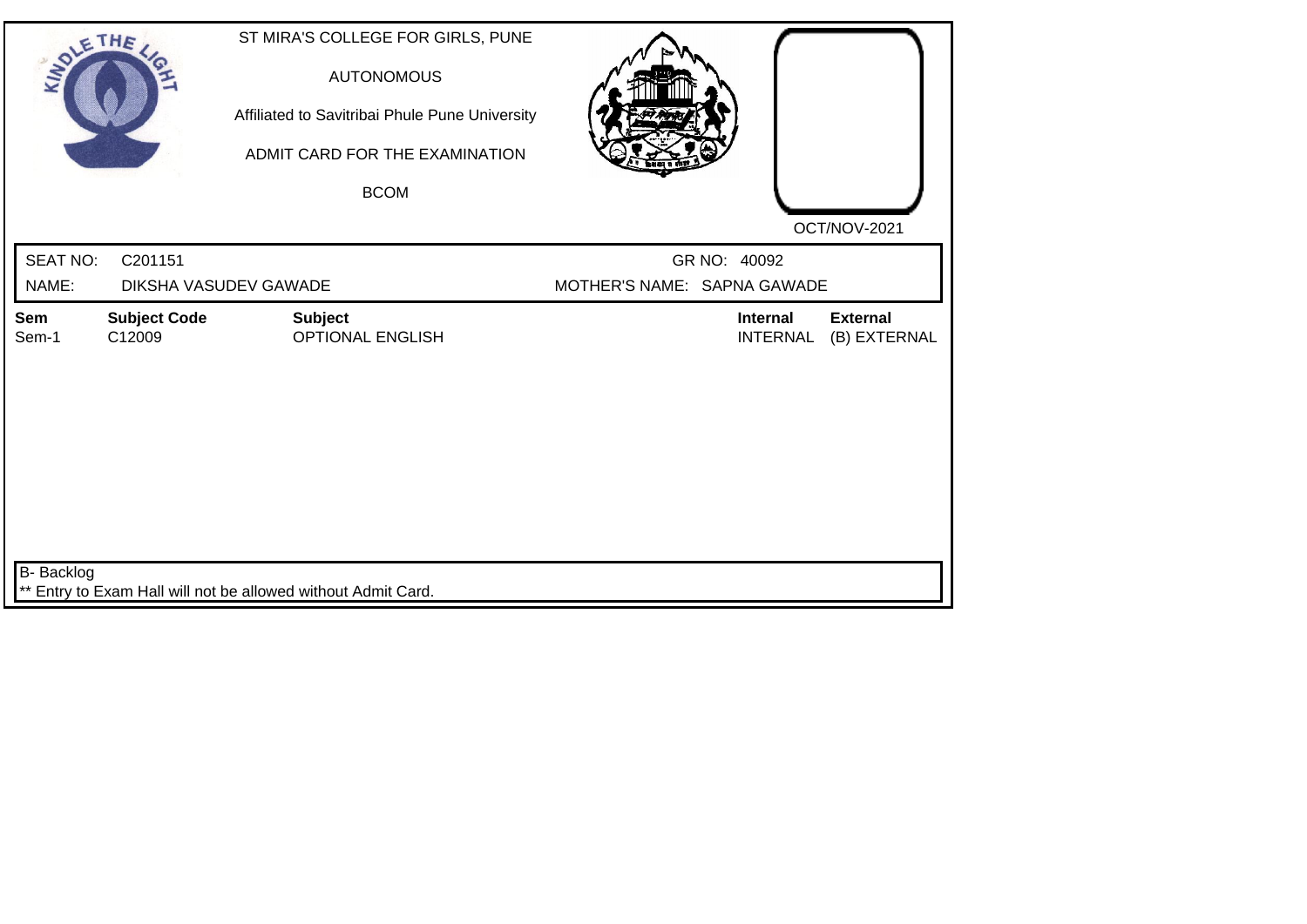| SOLE THE          |                               | ST MIRA'S COLLEGE FOR GIRLS, PUNE<br><b>AUTONOMOUS</b><br>Affiliated to Savitribai Phule Pune University<br>ADMIT CARD FOR THE EXAMINATION<br><b>BCOM</b> |                      |                 |                                 |
|-------------------|-------------------------------|-----------------------------------------------------------------------------------------------------------------------------------------------------------|----------------------|-----------------|---------------------------------|
| <b>SEAT NO:</b>   | C201152                       |                                                                                                                                                           | GR NO: 40070         |                 | OCT/NOV-2021                    |
| NAME:             | <b>DOLLY SURESH RATHOD</b>    |                                                                                                                                                           | MOTHER'S NAME: ANITA |                 |                                 |
| Sem<br>Sem-2      | <b>Subject Code</b><br>C22009 | <b>Subject</b><br><b>OPTIONAL ENGLISH</b>                                                                                                                 |                      | <b>Internal</b> | <b>External</b><br>(B) EXTERNAL |
| <b>B-</b> Backlog |                               | ** Entry to Exam Hall will not be allowed without Admit Card.                                                                                             |                      |                 |                                 |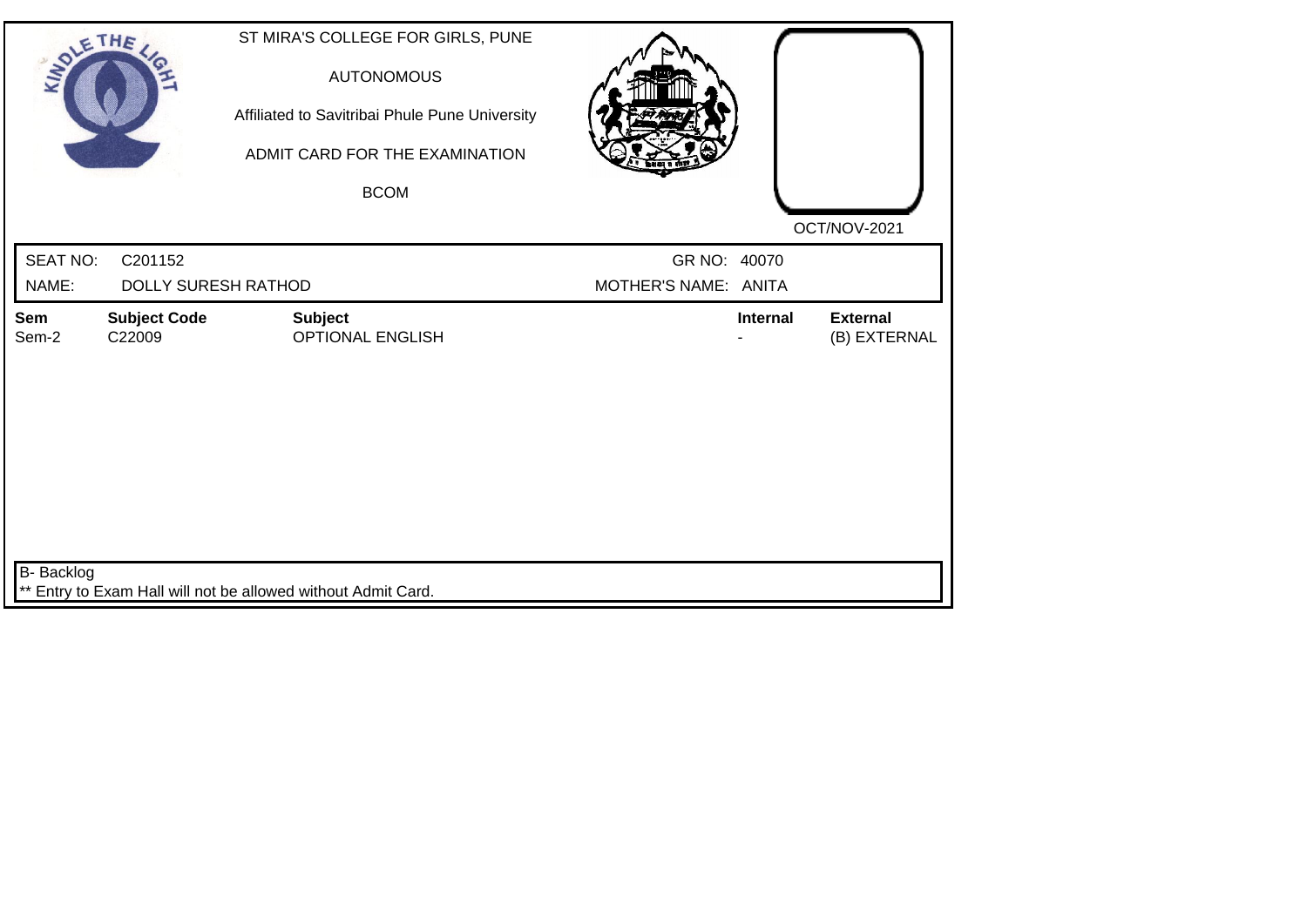| SOLE THE                 |                                | ST MIRA'S COLLEGE FOR GIRLS, PUNE<br><b>AUTONOMOUS</b><br>Affiliated to Savitribai Phule Pune University<br>ADMIT CARD FOR THE EXAMINATION<br><b>BCOM</b> |                                        | OCT/NOV-2021                    |
|--------------------------|--------------------------------|-----------------------------------------------------------------------------------------------------------------------------------------------------------|----------------------------------------|---------------------------------|
| <b>SEAT NO:</b><br>NAME: | C201159                        | <b>GAIKWAD PRANALI RUPESH</b>                                                                                                                             | GR NO: 40008<br>MOTHER'S NAME: SHEETAL |                                 |
| Sem<br>Sem-2             | <b>Subject Code</b><br>AC22007 | <b>Subject</b><br><b>BANKING AND FINANCE</b>                                                                                                              | <b>Internal</b>                        | <b>External</b><br>(B) EXTERNAL |
|                          |                                |                                                                                                                                                           |                                        |                                 |
| B- Backlog               |                                | ** Entry to Exam Hall will not be allowed without Admit Card.                                                                                             |                                        |                                 |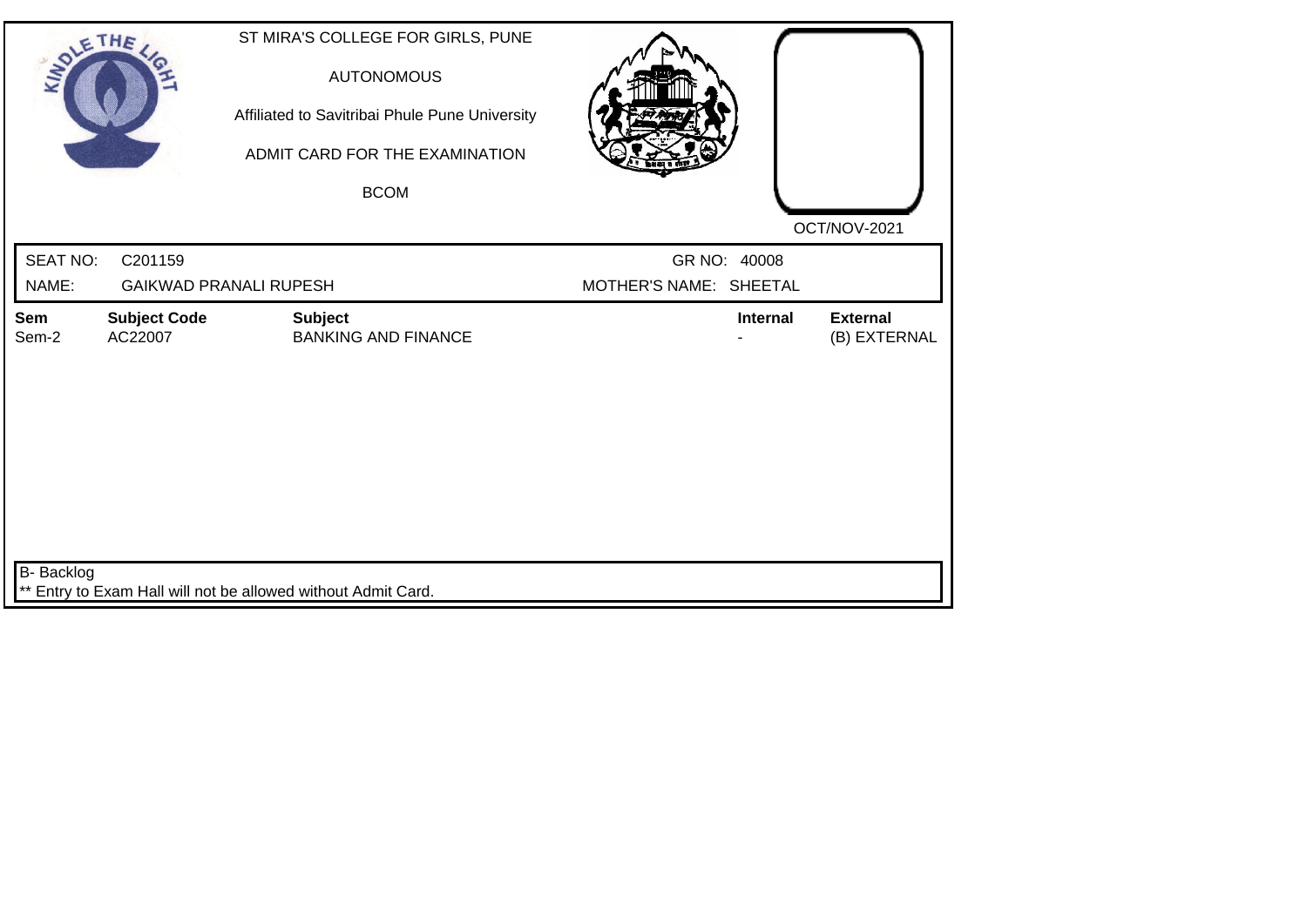| SOLE THE                 |                               | ST MIRA'S COLLEGE FOR GIRLS, PUNE<br><b>AUTONOMOUS</b><br>Affiliated to Savitribai Phule Pune University<br>ADMIT CARD FOR THE EXAMINATION<br><b>BCOM</b> |                               |              | OCT/NOV-2021                    |
|--------------------------|-------------------------------|-----------------------------------------------------------------------------------------------------------------------------------------------------------|-------------------------------|--------------|---------------------------------|
| <b>SEAT NO:</b><br>NAME: | C201160                       | GANDHI NEELAMKUMARI RAJMAL                                                                                                                                | MOTHER'S NAME: SUREKHA GANDHI | GR NO: 38649 |                                 |
| Sem<br>Sem-2             | <b>Subject Code</b><br>C22004 | <b>Subject</b><br><b>BUSINESS ECONOMICS</b>                                                                                                               |                               | Internal     | <b>External</b><br>(B) EXTERNAL |
| B- Backlog               |                               | ** Entry to Exam Hall will not be allowed without Admit Card.                                                                                             |                               |              |                                 |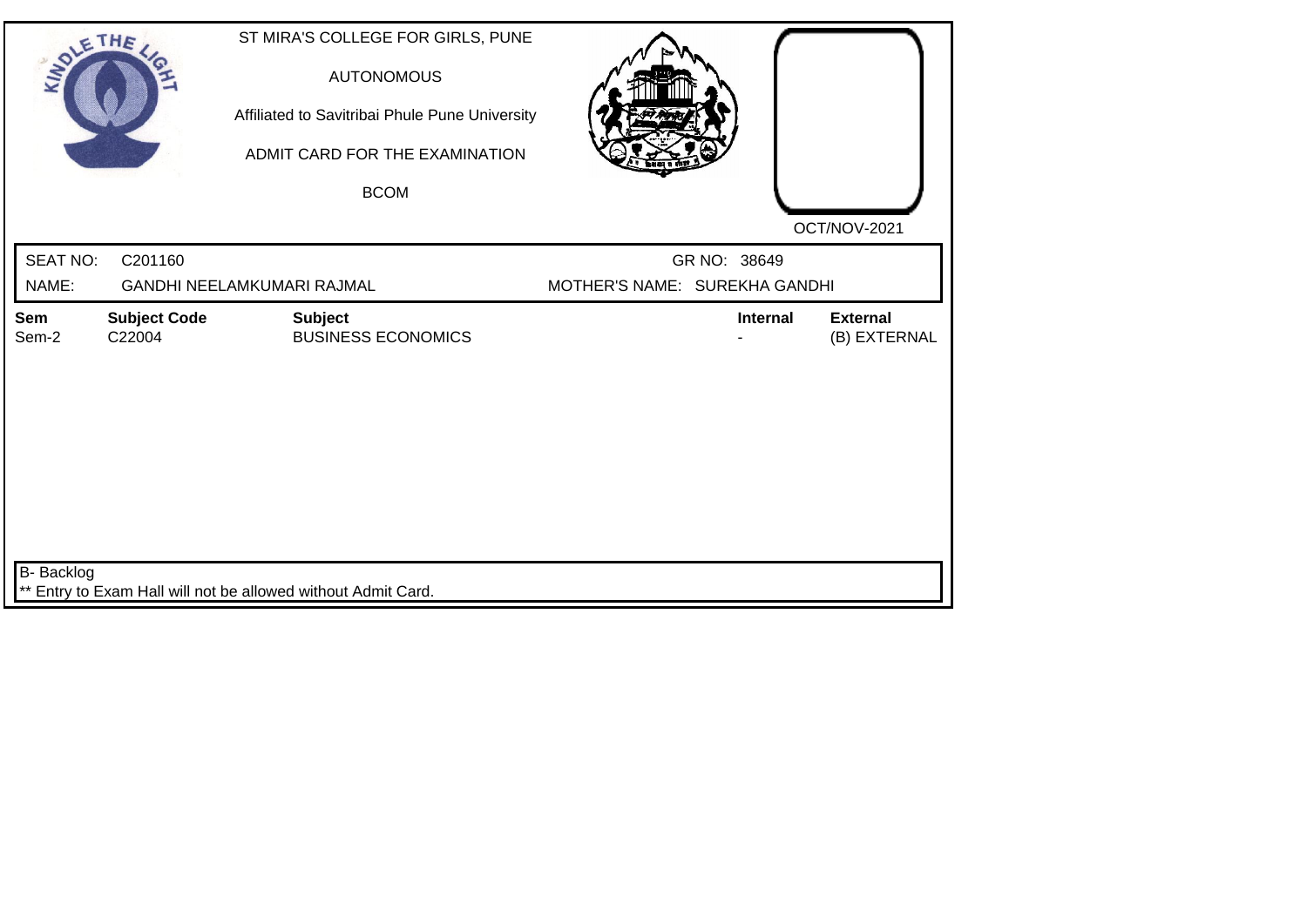| SOLETHE ,                                                          |                                                                                               | ST MIRA'S COLLEGE FOR GIRLS, PUNE<br><b>AUTONOMOUS</b><br>Affiliated to Savitribai Phule Pune University<br>ADMIT CARD FOR THE EXAMINATION<br><b>BCOM</b>                                                       |                                       |                 |                                                                                                                                 |
|--------------------------------------------------------------------|-----------------------------------------------------------------------------------------------|-----------------------------------------------------------------------------------------------------------------------------------------------------------------------------------------------------------------|---------------------------------------|-----------------|---------------------------------------------------------------------------------------------------------------------------------|
| <b>SEAT NO:</b><br>NAME:                                           | C201173                                                                                       | HALSTEAD NICOLE DUNCAN                                                                                                                                                                                          | GR NO: 39944<br>MOTHER'S NAME: SUNITA |                 | OCT/NOV-2021                                                                                                                    |
| Sem<br>Sem-2<br>Sem-2<br>Sem-2<br>Sem-2<br>Sem-2<br>Sem-2<br>Sem-2 | <b>Subject Code</b><br>C22003<br>C22009<br>AC22008<br>AC#22001<br>C22005<br>AC22002<br>C22002 | <b>Subject</b><br><b>MANAGERIAL ECONOMICS</b><br><b>OPTIONAL ENGLISH</b><br><b>BUSINESS ADMINISTRATION</b><br><b>COMPULSORY ENGLISH</b><br>MARKETING AND SALESMANSHIP<br>POLITICS GENERAL<br><b>ACCOUNTANCY</b> |                                       | <b>Internal</b> | <b>External</b><br>(B) EXTERNAL<br>(B) EXTERNAL<br>(B) EXTERNAL<br>(B) EXTERNAL<br>(B) EXTERNAL<br>(B) EXTERNAL<br>(B) EXTERNAL |
| B- Backlog                                                         |                                                                                               | ** Entry to Exam Hall will not be allowed without Admit Card.                                                                                                                                                   |                                       |                 |                                                                                                                                 |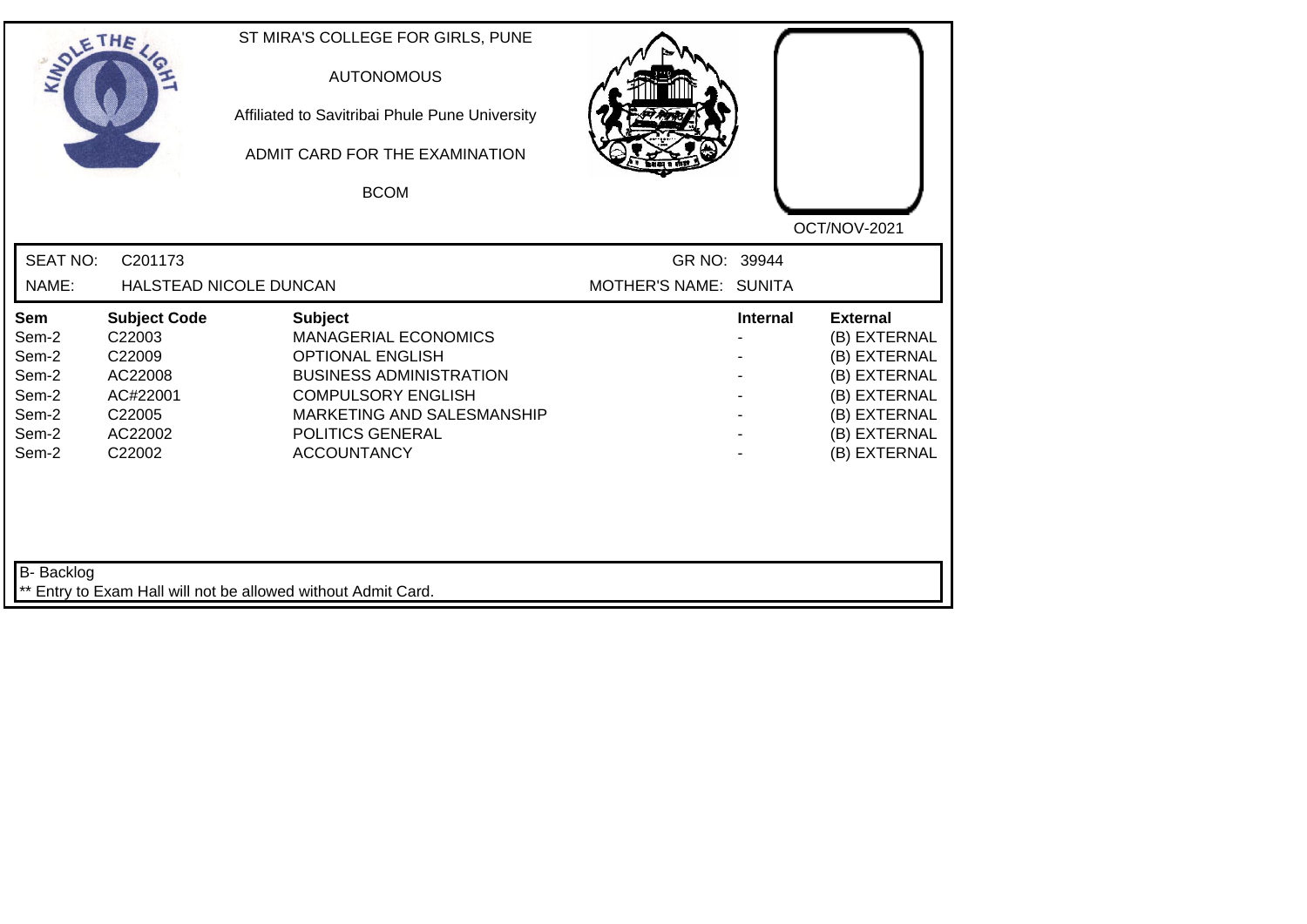| SOLE THE                 |                                         | ST MIRA'S COLLEGE FOR GIRLS, PUNE<br><b>AUTONOMOUS</b><br>Affiliated to Savitribai Phule Pune University<br>ADMIT CARD FOR THE EXAMINATION<br><b>BCOM</b> |                                       |                                                       | OCT/NOV-2021                                    |
|--------------------------|-----------------------------------------|-----------------------------------------------------------------------------------------------------------------------------------------------------------|---------------------------------------|-------------------------------------------------------|-------------------------------------------------|
| <b>SEAT NO:</b><br>NAME: | C201192<br>KADAM ESHA SAGAR             |                                                                                                                                                           | GR NO: 38546<br>MOTHER'S NAME: SHILPA |                                                       |                                                 |
| Sem<br>Sem-2<br>Sem-2    | <b>Subject Code</b><br>C22004<br>C22002 | <b>Subject</b><br><b>BUSINESS ECONOMICS</b><br><b>ACCOUNTANCY</b>                                                                                         |                                       | <b>Internal</b><br><b>INTERNAL</b><br><b>INTERNAL</b> | <b>External</b><br>(B) EXTERNAL<br>(B) EXTERNAL |
| B- Backlog               |                                         | ** Entry to Exam Hall will not be allowed without Admit Card.                                                                                             |                                       |                                                       |                                                 |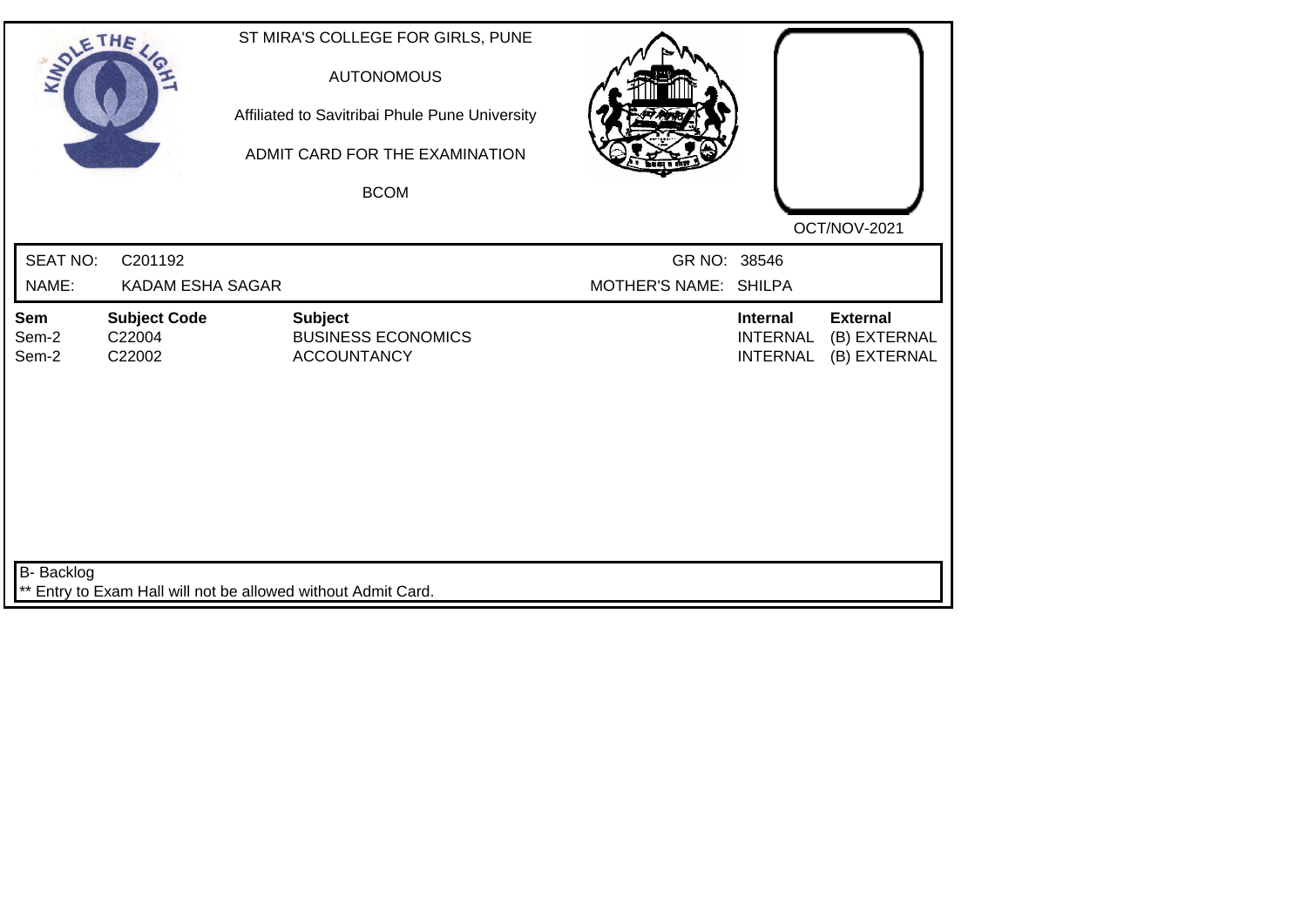| SOLETHE ,                |                                 | ST MIRA'S COLLEGE FOR GIRLS, PUNE<br><b>AUTONOMOUS</b><br>Affiliated to Savitribai Phule Pune University<br>ADMIT CARD FOR THE EXAMINATION<br><b>BCOM</b> |                                        |                                 |
|--------------------------|---------------------------------|-----------------------------------------------------------------------------------------------------------------------------------------------------------|----------------------------------------|---------------------------------|
| <b>SEAT NO:</b><br>NAME: | C201193<br>KADAM TANUJA HARIDAS |                                                                                                                                                           | GR NO: 40013<br>MOTHER'S NAME: VANDANA | OCT/NOV-2021                    |
| Sem<br>Sem-2             | <b>Subject Code</b><br>C22005   | <b>Subject</b><br>MARKETING AND SALESMANSHIP                                                                                                              | <b>Internal</b>                        | <b>External</b><br>(B) EXTERNAL |
| <b>B-</b> Backlog        |                                 | ** Entry to Exam Hall will not be allowed without Admit Card.                                                                                             |                                        |                                 |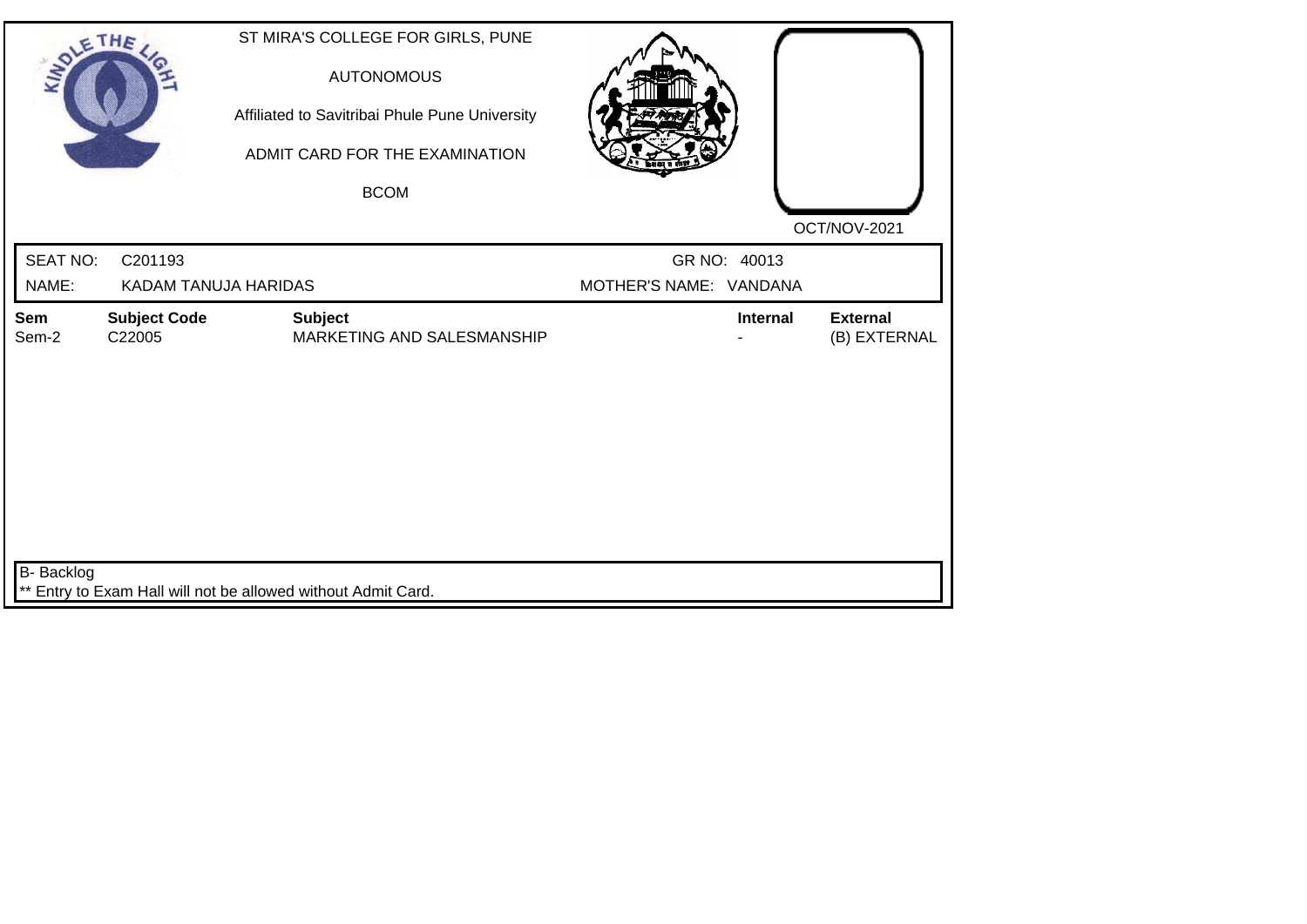| SOLE THE          |                               | ST MIRA'S COLLEGE FOR GIRLS, PUNE<br><b>AUTONOMOUS</b><br>Affiliated to Savitribai Phule Pune University<br>ADMIT CARD FOR THE EXAMINATION<br><b>BCOM</b> |                                         |                                 |
|-------------------|-------------------------------|-----------------------------------------------------------------------------------------------------------------------------------------------------------|-----------------------------------------|---------------------------------|
| SEAT NO:<br>NAME: | C201194<br>KAKADE YUKTA ASHOK |                                                                                                                                                           | GR NO: 38398<br>MOTHER'S NAME: SHAILAJA | OCT/NOV-2021                    |
| Sem<br>Sem-2      | <b>Subject Code</b><br>C22004 | <b>Subject</b><br><b>BUSINESS ECONOMICS</b>                                                                                                               | Internal                                | <b>External</b><br>(B) EXTERNAL |
| B- Backlog        |                               | ** Entry to Exam Hall will not be allowed without Admit Card.                                                                                             |                                         |                                 |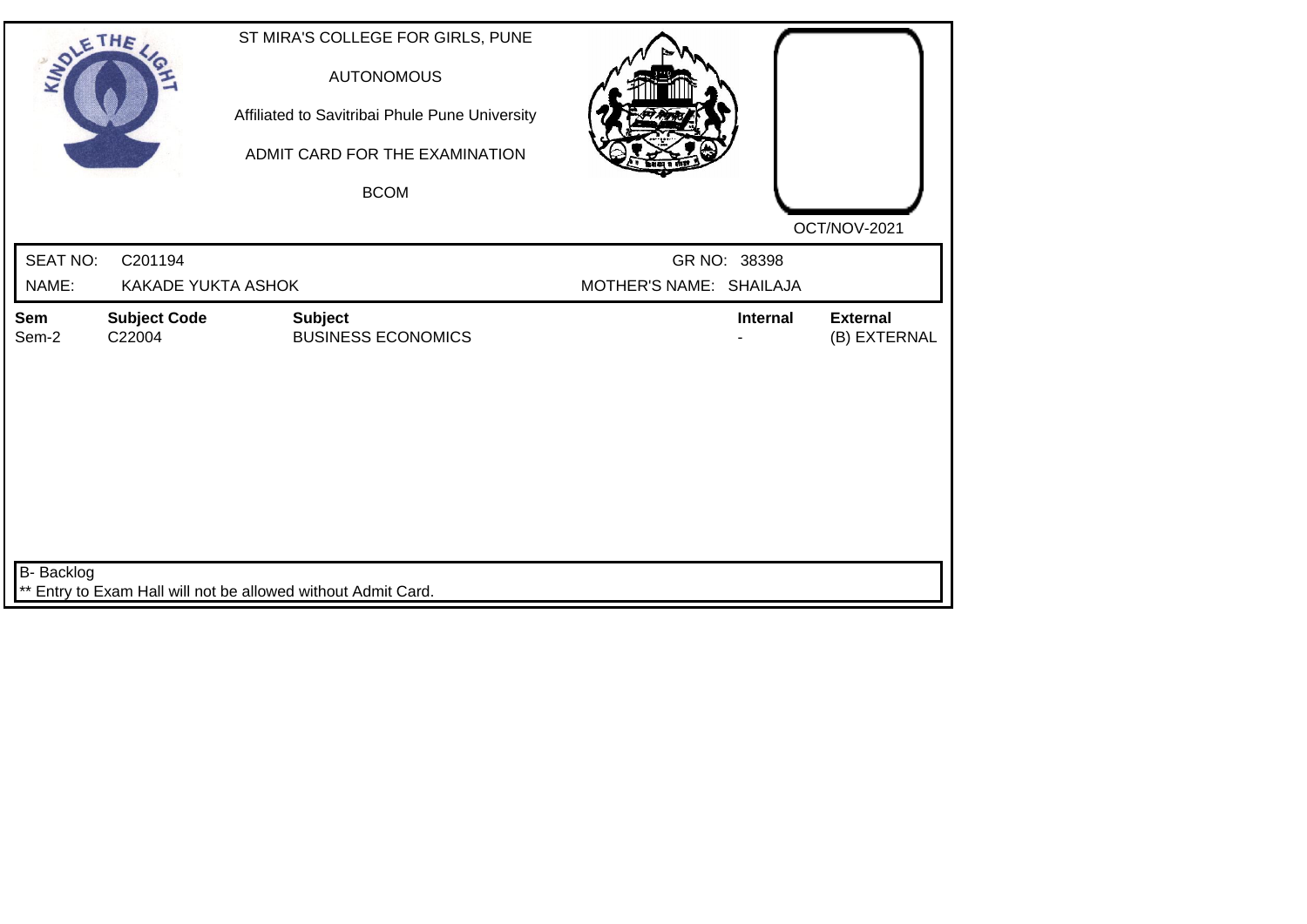| SOLE THE                       |                                                               |                | ST MIRA'S COLLEGE FOR GIRLS, PUNE<br><b>AUTONOMOUS</b><br>Affiliated to Savitribai Phule Pune University<br>ADMIT CARD FOR THE EXAMINATION<br><b>BCOM</b> |                                       |                                                       | OCT/NOV-2021                                    |
|--------------------------------|---------------------------------------------------------------|----------------|-----------------------------------------------------------------------------------------------------------------------------------------------------------|---------------------------------------|-------------------------------------------------------|-------------------------------------------------|
| <b>SEAT NO:</b><br>NAME:       | C201215<br>KHARAT RUTUJA MAHADEV                              |                |                                                                                                                                                           | GR NO: 38494<br>MOTHER'S NAME: SARIKA |                                                       |                                                 |
| Sem<br>Sem-1<br>Sem-2<br>Sem-2 | <b>Subject Code</b><br>C12003<br>AC22008<br>C22002            | <b>Subject</b> | <b>MANAGERIAL ECONOMICS</b><br><b>BUSINESS ADMINISTRATION</b><br><b>ACCOUNTANCY</b>                                                                       |                                       | <b>Internal</b><br><b>INTERNAL</b><br><b>INTERNAL</b> | <b>External</b><br>(B) EXTERNAL<br>(B) EXTERNAL |
| B- Backlog                     | ** Entry to Exam Hall will not be allowed without Admit Card. |                |                                                                                                                                                           |                                       |                                                       |                                                 |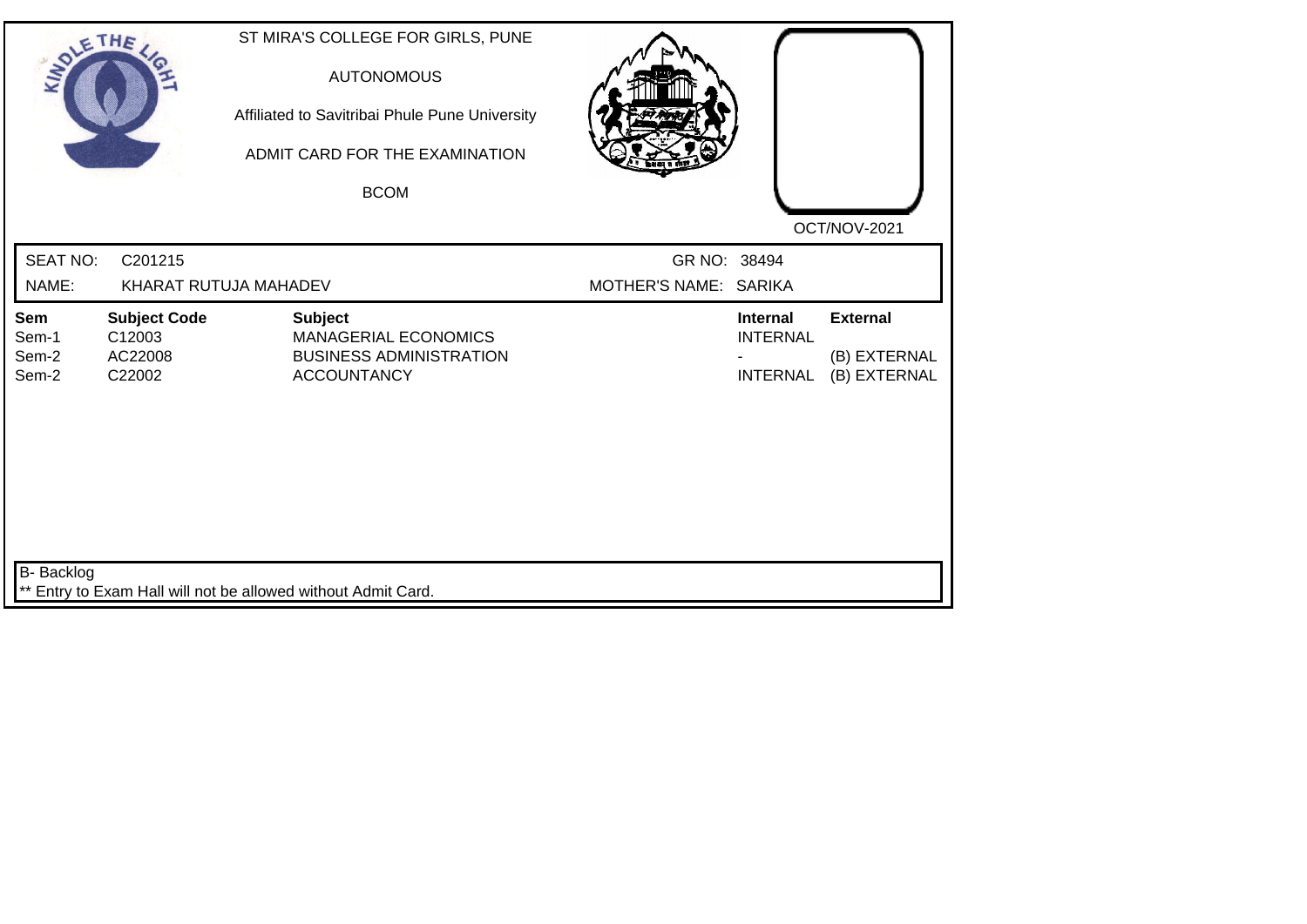| SOLE THE                 |                               | ST MIRA'S COLLEGE FOR GIRLS, PUNE<br><b>AUTONOMOUS</b><br>Affiliated to Savitribai Phule Pune University<br>ADMIT CARD FOR THE EXAMINATION<br><b>BCOM</b> |                                        | OCT/NOV-2021                    |
|--------------------------|-------------------------------|-----------------------------------------------------------------------------------------------------------------------------------------------------------|----------------------------------------|---------------------------------|
| <b>SEAT NO:</b><br>NAME: | C201216                       | KHARINAR AKANSHA PRASHANT                                                                                                                                 | GR NO: 40055<br>MOTHER'S NAME: KALPANA |                                 |
| Sem<br>Sem-2             | <b>Subject Code</b><br>C22002 | <b>Subject</b><br><b>ACCOUNTANCY</b>                                                                                                                      | <b>Internal</b>                        | <b>External</b><br>(B) EXTERNAL |
| <b>B-</b> Backlog        |                               | ** Entry to Exam Hall will not be allowed without Admit Card.                                                                                             |                                        |                                 |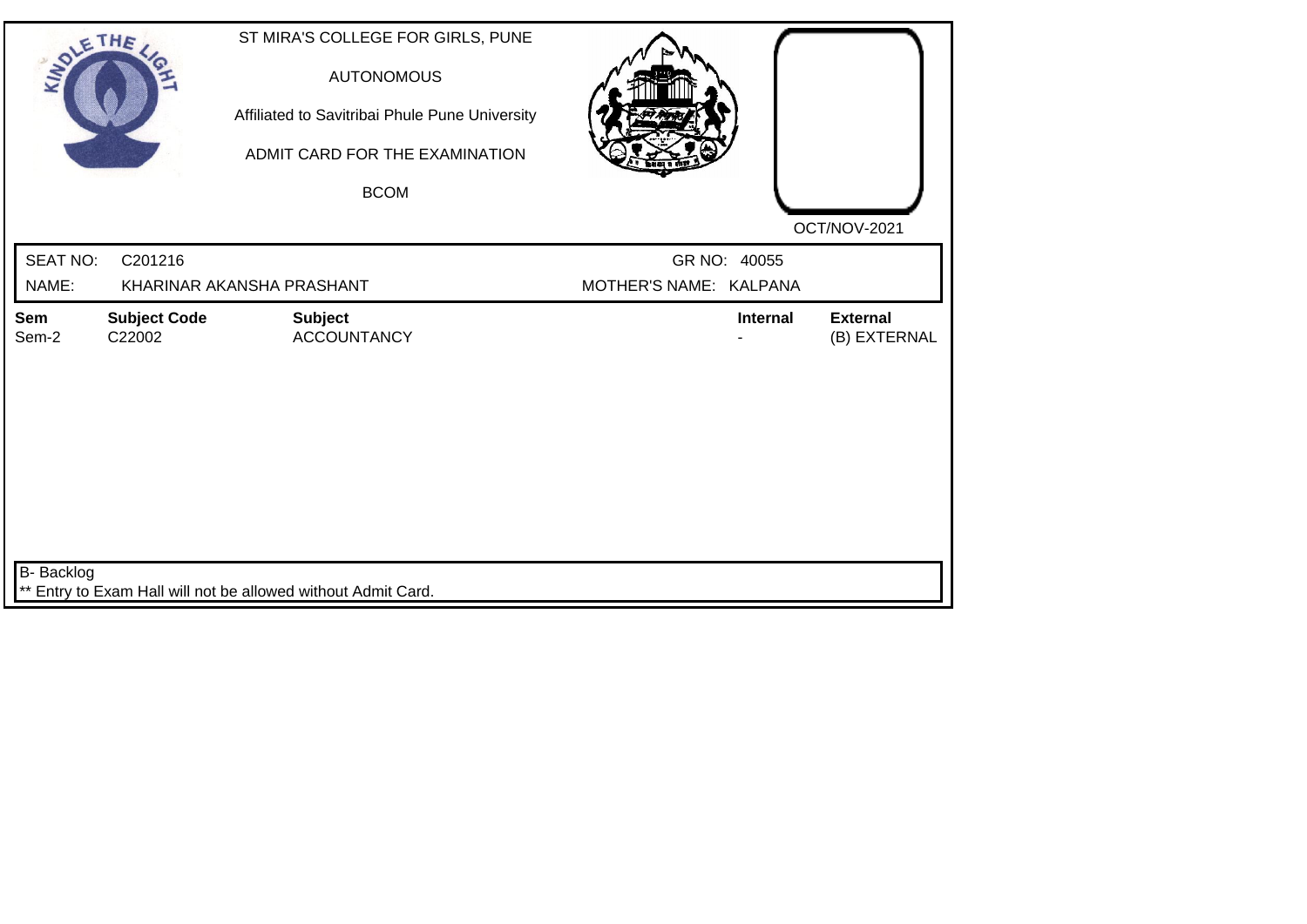| SOLETHE ,                |                                         | ST MIRA'S COLLEGE FOR GIRLS, PUNE<br><b>AUTONOMOUS</b><br>Affiliated to Savitribai Phule Pune University<br>ADMIT CARD FOR THE EXAMINATION<br><b>BCOM</b> |  |                                                       |                                                 |
|--------------------------|-----------------------------------------|-----------------------------------------------------------------------------------------------------------------------------------------------------------|--|-------------------------------------------------------|-------------------------------------------------|
|                          |                                         |                                                                                                                                                           |  |                                                       | OCT/NOV-2021                                    |
| <b>SEAT NO:</b><br>NAME: | C201222                                 | KOMAL PRAMOD SONAWANE                                                                                                                                     |  | GR NO: 39956<br>MOTHER'S NAME: VANITA PRAMOD SONAWANE |                                                 |
| Sem<br>Sem-1<br>Sem-2    | <b>Subject Code</b><br>C12003<br>C22002 | <b>Subject</b><br><b>MANAGERIAL ECONOMICS</b><br><b>ACCOUNTANCY</b>                                                                                       |  | Internal                                              | <b>External</b><br>(B) EXTERNAL<br>(B) EXTERNAL |
| B- Backlog               |                                         | ** Entry to Exam Hall will not be allowed without Admit Card.                                                                                             |  |                                                       |                                                 |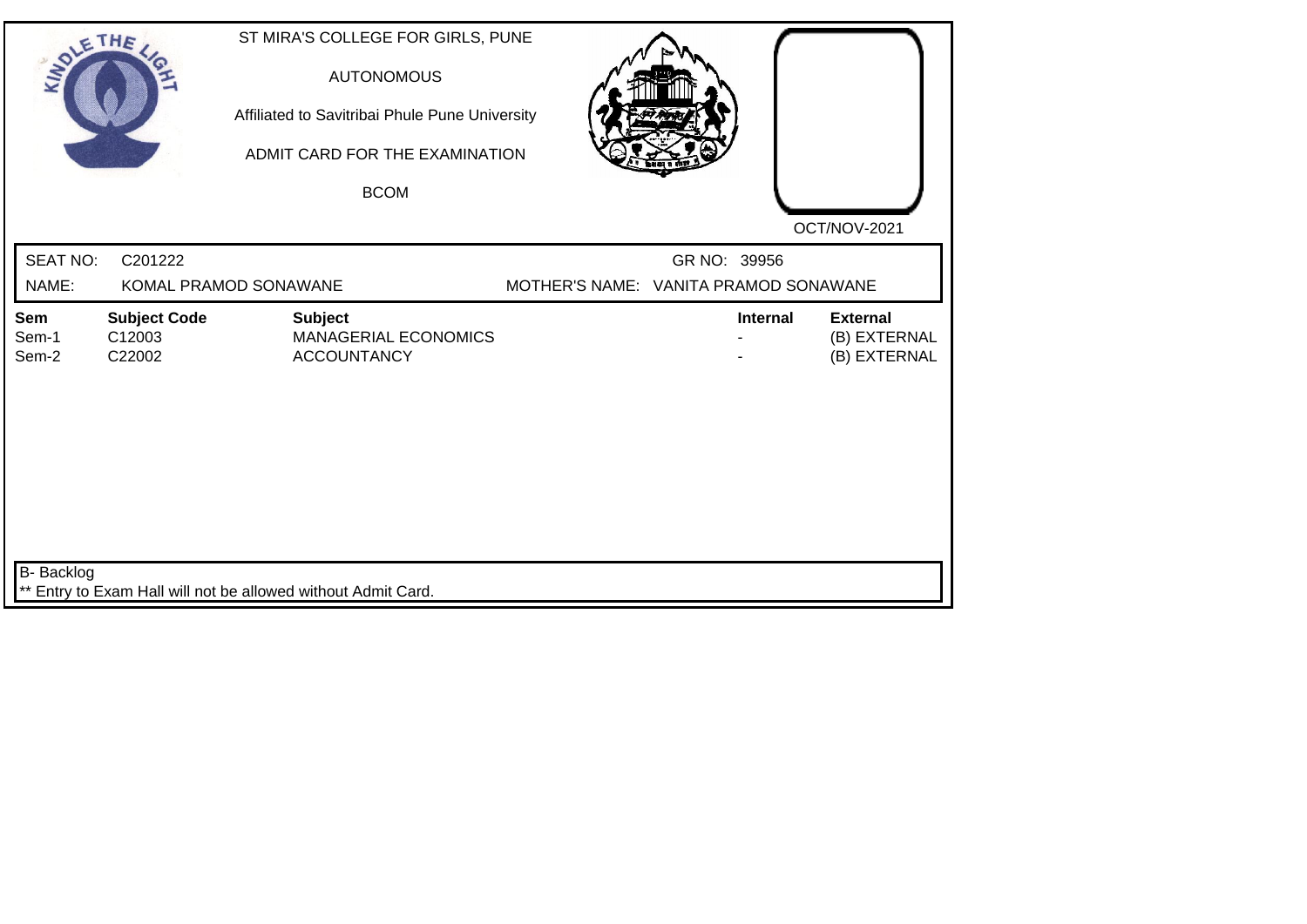| SOLETHE ,       |                               | ST MIRA'S COLLEGE FOR GIRLS, PUNE<br><b>AUTONOMOUS</b><br>Affiliated to Savitribai Phule Pune University<br>ADMIT CARD FOR THE EXAMINATION |                                       |                 |                                 |
|-----------------|-------------------------------|--------------------------------------------------------------------------------------------------------------------------------------------|---------------------------------------|-----------------|---------------------------------|
|                 |                               | <b>BCOM</b>                                                                                                                                |                                       |                 |                                 |
|                 |                               |                                                                                                                                            |                                       |                 | OCT/NOV-2021                    |
| <b>SEAT NO:</b> | C201238                       |                                                                                                                                            |                                       | GR NO: 38393    |                                 |
| NAME:           | <b>MAHAJAN POOJA KAILAS</b>   |                                                                                                                                            | MOTHER'S NAME: MAHAJAN SUREKHA KAILAS |                 |                                 |
| Sem<br>Sem-1    | <b>Subject Code</b><br>C12007 | <b>Subject</b><br><b>HINDI GENERAL</b>                                                                                                     |                                       | <b>Internal</b> | <b>External</b><br>(B) EXTERNAL |
| B- Backlog      |                               | ** Entry to Exam Hall will not be allowed without Admit Card.                                                                              |                                       |                 |                                 |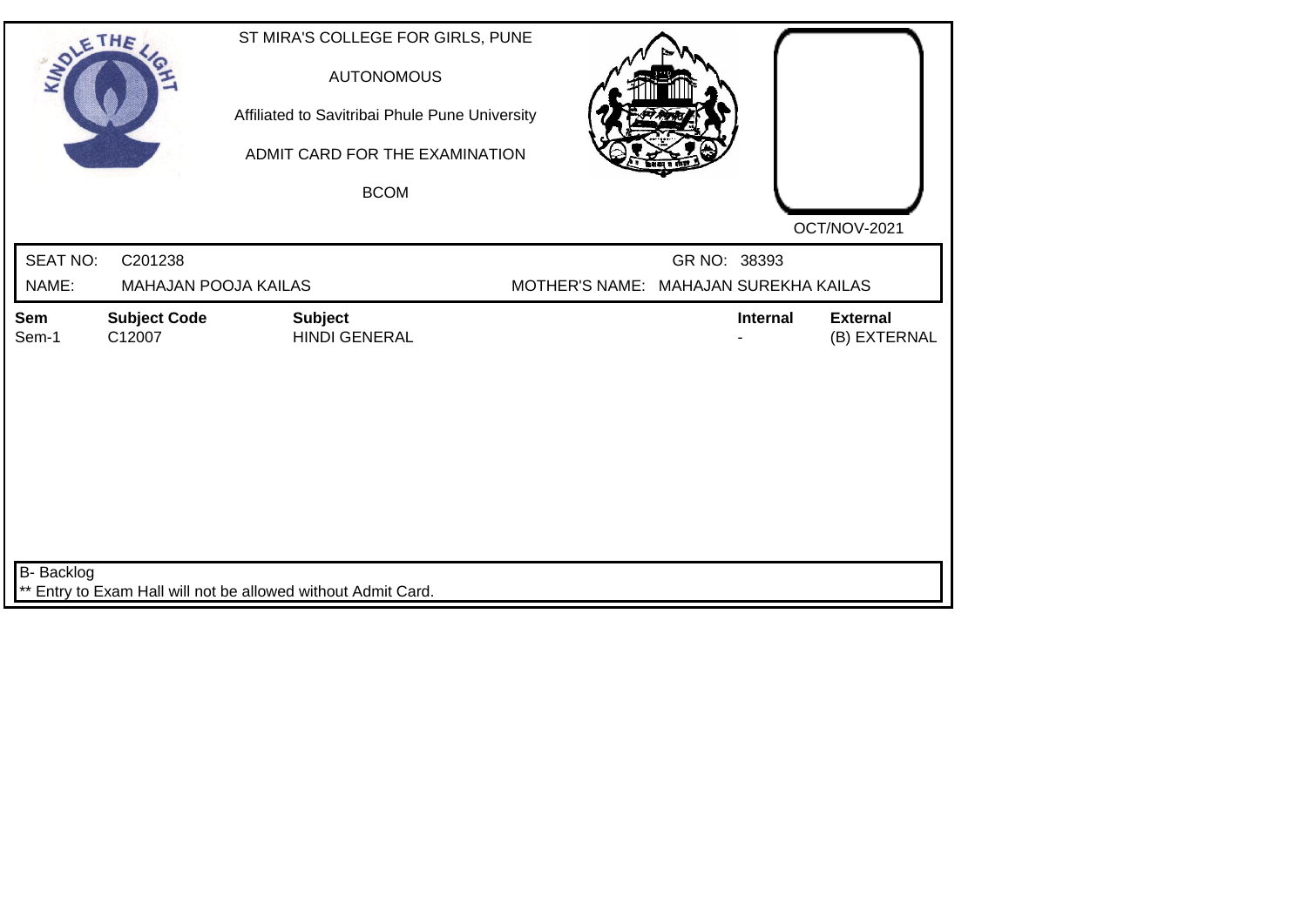| SOLETHE,            |                               | ST MIRA'S COLLEGE FOR GIRLS, PUNE<br><b>AUTONOMOUS</b><br>Affiliated to Savitribai Phule Pune University<br>ADMIT CARD FOR THE EXAMINATION<br><b>BCOM</b> |                          | OCT/NOV-2021                    |
|---------------------|-------------------------------|-----------------------------------------------------------------------------------------------------------------------------------------------------------|--------------------------|---------------------------------|
| SEAT NO:            | C201266                       |                                                                                                                                                           | GR NO: 40051             |                                 |
| NAME:               | <b>NEHA</b>                   |                                                                                                                                                           | MOTHER'S NAME: ANJU DEVI |                                 |
| <b>Sem</b><br>Sem-2 | <b>Subject Code</b><br>C22002 | <b>Subject</b><br><b>ACCOUNTANCY</b>                                                                                                                      | <b>Internal</b>          | <b>External</b><br>(B) EXTERNAL |
| <b>B-</b> Backlog   |                               | ** Entry to Exam Hall will not be allowed without Admit Card.                                                                                             |                          |                                 |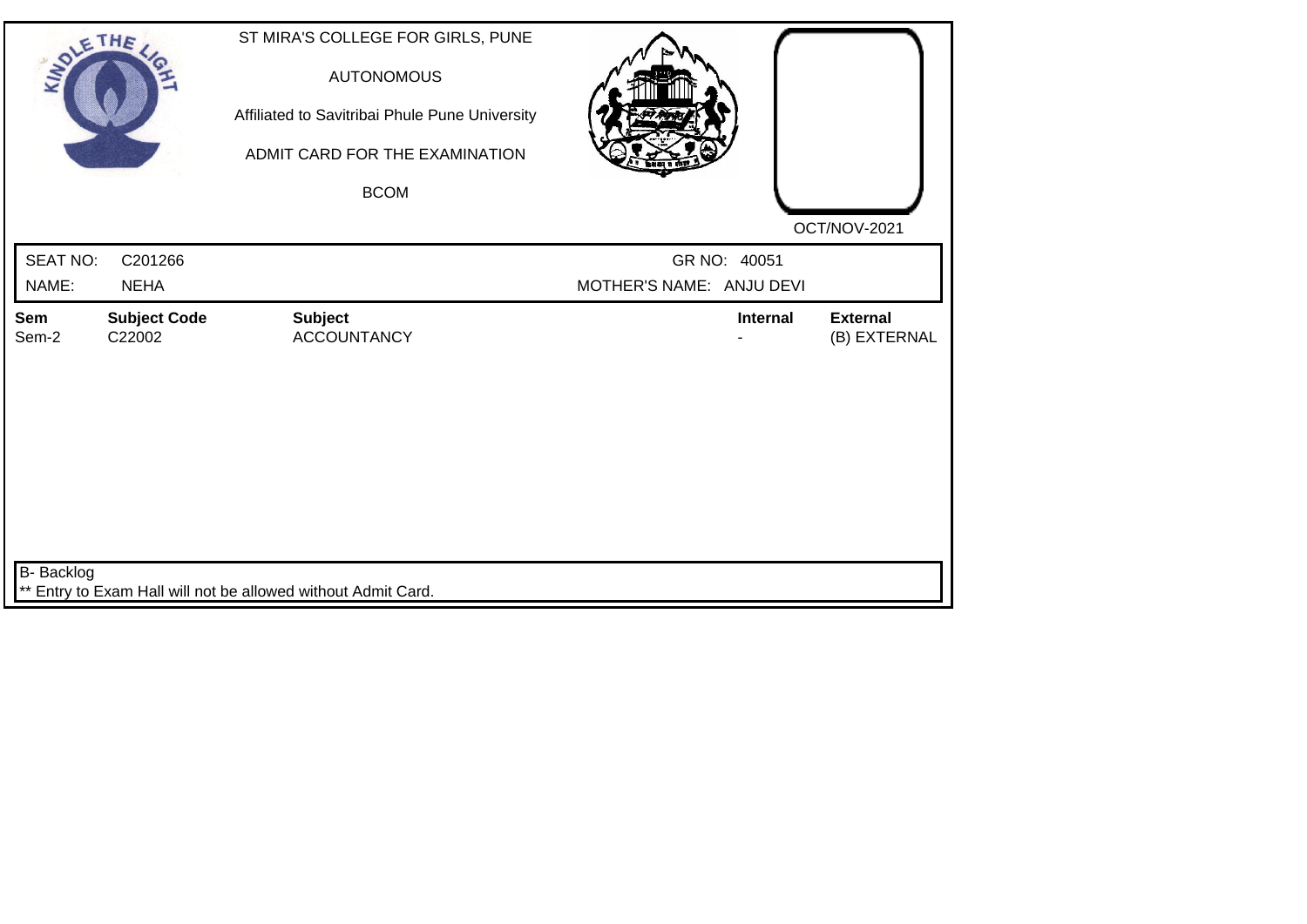| SOLE THE                 |                                | ST MIRA'S COLLEGE FOR GIRLS, PUNE<br><b>AUTONOMOUS</b><br>Affiliated to Savitribai Phule Pune University<br>ADMIT CARD FOR THE EXAMINATION<br><b>BCOM</b> |                                       |                                             |
|--------------------------|--------------------------------|-----------------------------------------------------------------------------------------------------------------------------------------------------------|---------------------------------------|---------------------------------------------|
|                          |                                |                                                                                                                                                           |                                       |                                             |
| <b>SEAT NO:</b><br>NAME: | C201275                        | <b>OVHALE SAMRUDDHI MANOJ</b>                                                                                                                             | GR NO: 38403<br>MOTHER'S NAME: VARSHA | OCT/NOV-2021                                |
| Sem<br>Sem-2             | <b>Subject Code</b><br>AC22001 | <b>Subject</b><br><b>BUSINESS MATHEMATICS AND STATISTICS</b>                                                                                              |                                       | Internal<br><b>External</b><br>(B) EXTERNAL |
|                          |                                |                                                                                                                                                           |                                       |                                             |
|                          |                                |                                                                                                                                                           |                                       |                                             |
|                          |                                |                                                                                                                                                           |                                       |                                             |
|                          |                                |                                                                                                                                                           |                                       |                                             |
| <b>B-</b> Backlog        |                                |                                                                                                                                                           |                                       |                                             |
|                          |                                | ** Entry to Exam Hall will not be allowed without Admit Card.                                                                                             |                                       |                                             |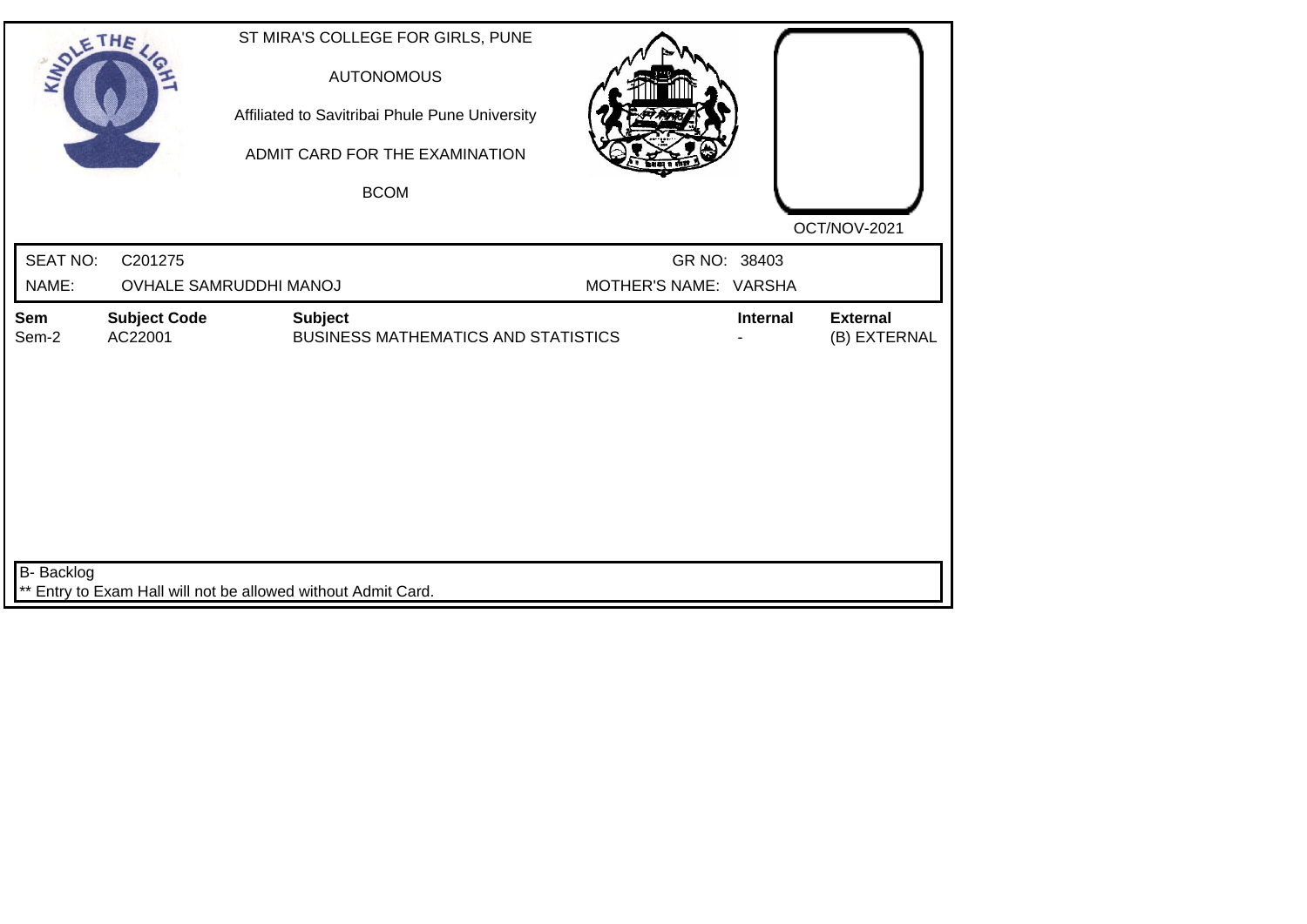| SOLE THE                 |                                 | ST MIRA'S COLLEGE FOR GIRLS, PUNE<br><b>AUTONOMOUS</b><br>Affiliated to Savitribai Phule Pune University<br>ADMIT CARD FOR THE EXAMINATION<br><b>BCOM</b> |                                        |                                 |
|--------------------------|---------------------------------|-----------------------------------------------------------------------------------------------------------------------------------------------------------|----------------------------------------|---------------------------------|
| <b>SEAT NO:</b><br>NAME: | C201279<br>PANDIT RANJANA NANDU |                                                                                                                                                           | GR NO: 38583<br>MOTHER'S NAME: SULEKHA | OCT/NOV-2021                    |
| Sem<br>Sem-2             | <b>Subject Code</b><br>C22005   | <b>Subject</b><br>MARKETING AND SALESMANSHIP                                                                                                              | <b>Internal</b>                        | <b>External</b><br>(B) EXTERNAL |
| B- Backlog               |                                 | ** Entry to Exam Hall will not be allowed without Admit Card.                                                                                             |                                        |                                 |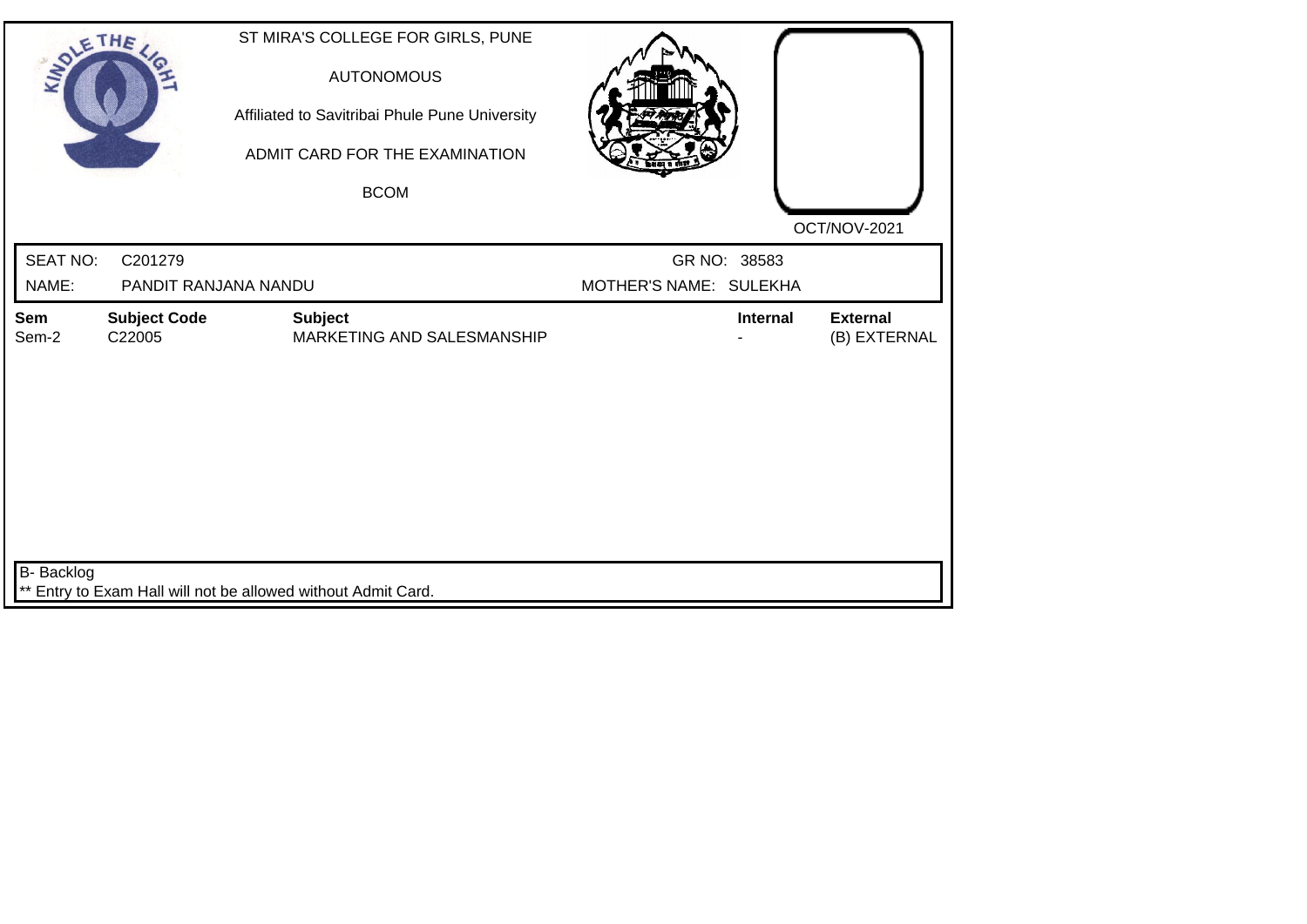| SOLETHE ,                                               |                                                                          | ST MIRA'S COLLEGE FOR GIRLS, PUNE<br><b>AUTONOMOUS</b><br>Affiliated to Savitribai Phule Pune University<br>ADMIT CARD FOR THE EXAMINATION<br><b>BCOM</b> |                        |                                                       | OCT/NOV-2021                                                                                    |
|---------------------------------------------------------|--------------------------------------------------------------------------|-----------------------------------------------------------------------------------------------------------------------------------------------------------|------------------------|-------------------------------------------------------|-------------------------------------------------------------------------------------------------|
| <b>SEAT NO:</b><br>NAME:                                | C201282<br>PARDESHI EKTA RAJU                                            |                                                                                                                                                           | MOTHER'S NAME: MADHURI | GR NO: 38430                                          |                                                                                                 |
| <b>Sem</b><br>Sem-1<br>Sem-1<br>Sem-1<br>Sem-2<br>Sem-2 | <b>Subject Code</b><br>AC12007<br>C12002<br>AC#12001<br>C22004<br>C22002 | <b>Subject</b><br><b>BANKING AND FINANCE</b><br><b>ACCOUNTANCY</b><br><b>COMPULSORY ENGLISH</b><br><b>BUSINESS ECONOMICS</b><br><b>ACCOUNTANCY</b>        |                        | <b>Internal</b><br><b>INTERNAL</b><br><b>INTERNAL</b> | <b>External</b><br>(B) EXTERNAL<br>(B) EXTERNAL<br>(B) EXTERNAL<br>(B) EXTERNAL<br>(B) EXTERNAL |
| B- Backlog                                              |                                                                          | ** Entry to Exam Hall will not be allowed without Admit Card.                                                                                             |                        |                                                       |                                                                                                 |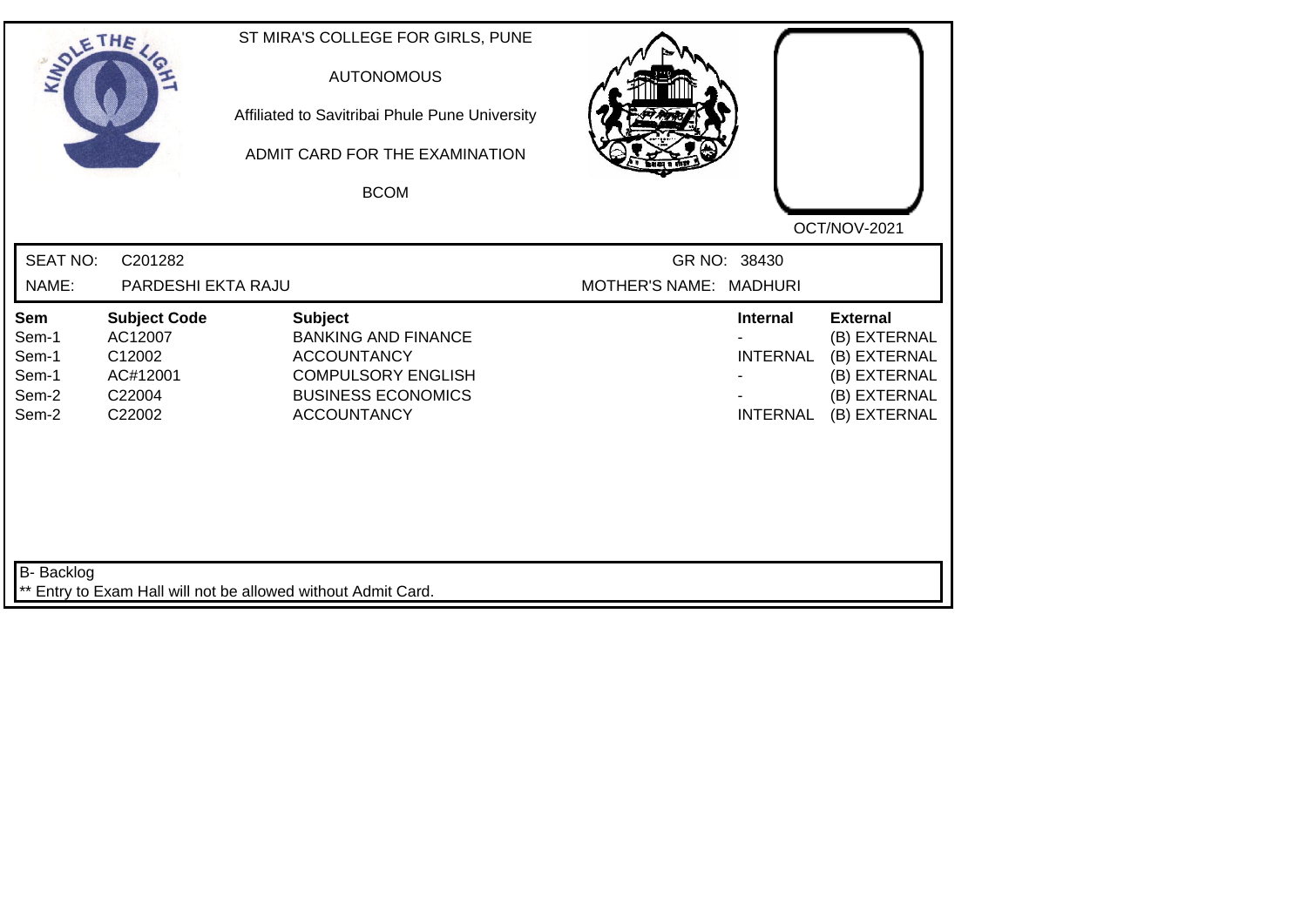| SOLE THE          |                                  | ST MIRA'S COLLEGE FOR GIRLS, PUNE<br><b>AUTONOMOUS</b><br>Affiliated to Savitribai Phule Pune University<br>ADMIT CARD FOR THE EXAMINATION<br><b>BCOM</b> |                                      |          | OCT/NOV-2021                    |
|-------------------|----------------------------------|-----------------------------------------------------------------------------------------------------------------------------------------------------------|--------------------------------------|----------|---------------------------------|
| SEAT NO:<br>NAME: | C201284<br>PARDESHI SAKSHI RAJAN |                                                                                                                                                           | GR NO: 39995<br>MOTHER'S NAME: REENA |          |                                 |
| Sem<br>Sem-2      | <b>Subject Code</b><br>C22009    | <b>Subject</b><br><b>OPTIONAL ENGLISH</b>                                                                                                                 |                                      | Internal | <b>External</b><br>(B) EXTERNAL |
| B- Backlog        |                                  | ** Entry to Exam Hall will not be allowed without Admit Card.                                                                                             |                                      |          |                                 |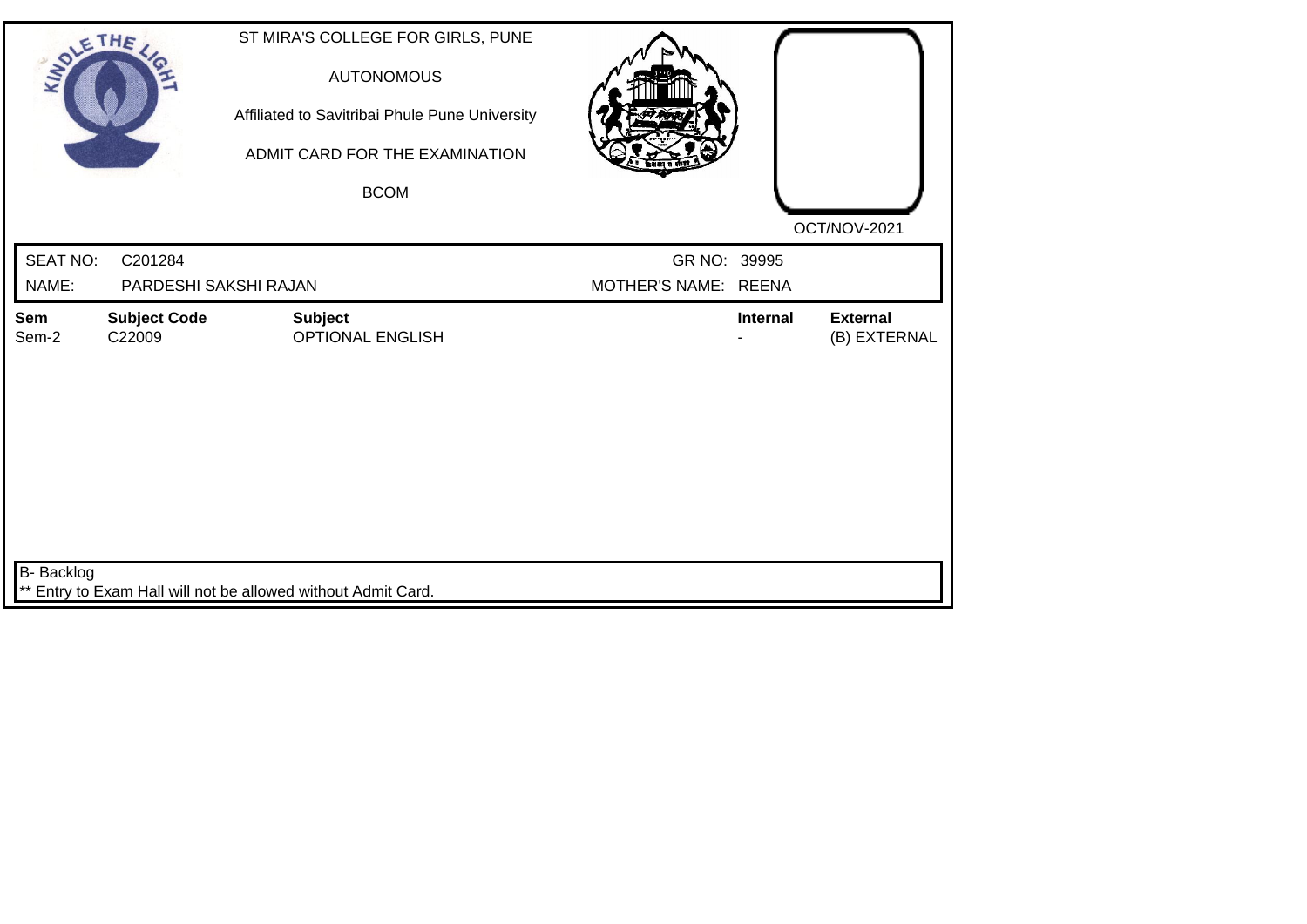| SOLE THE          |                                                               |                | ST MIRA'S COLLEGE FOR GIRLS, PUNE<br><b>AUTONOMOUS</b><br>Affiliated to Savitribai Phule Pune University<br>ADMIT CARD FOR THE EXAMINATION<br><b>BCOM</b> |                                  |                 |                                 |
|-------------------|---------------------------------------------------------------|----------------|-----------------------------------------------------------------------------------------------------------------------------------------------------------|----------------------------------|-----------------|---------------------------------|
| <b>SEAT NO:</b>   | C201298                                                       |                |                                                                                                                                                           |                                  | GR NO: 38580    | OCT/NOV-2021                    |
| NAME:             | PIPADA KRUTIKA SUNIL                                          |                |                                                                                                                                                           | MOTHER'S NAME: SONI SUNIL PIPADA |                 |                                 |
| Sem<br>Sem-1      | <b>Subject Code</b><br>C12009                                 | <b>Subject</b> | <b>OPTIONAL ENGLISH</b>                                                                                                                                   |                                  | <b>Internal</b> | <b>External</b><br>(B) EXTERNAL |
| <b>B-</b> Backlog | ** Entry to Exam Hall will not be allowed without Admit Card. |                |                                                                                                                                                           |                                  |                 |                                 |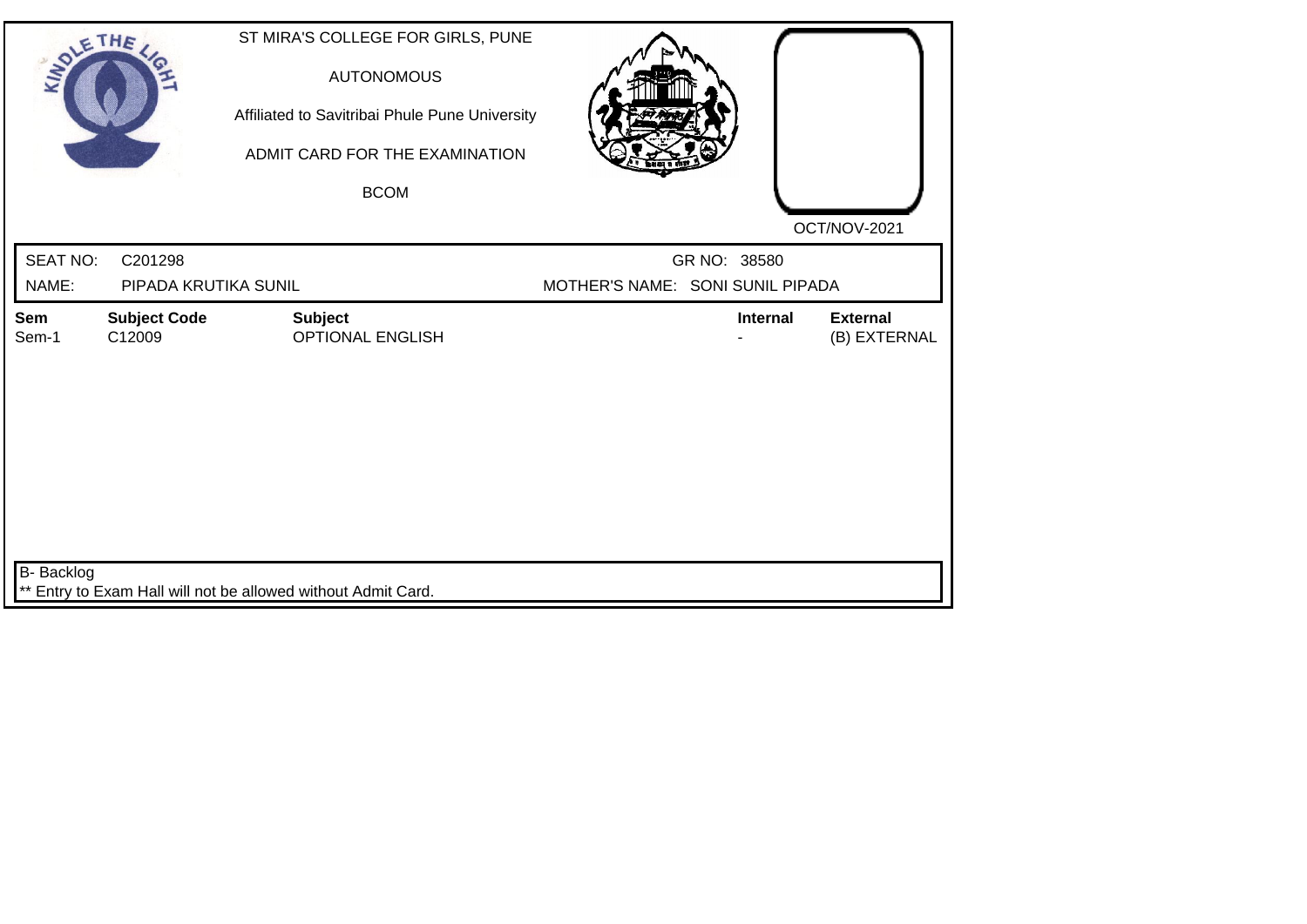| SOLETHE,                       |                                                     | ST MIRA'S COLLEGE FOR GIRLS, PUNE<br><b>AUTONOMOUS</b><br>Affiliated to Savitribai Phule Pune University<br>ADMIT CARD FOR THE EXAMINATION<br><b>BCOM</b> |                                      |                                    |                                                 |
|--------------------------------|-----------------------------------------------------|-----------------------------------------------------------------------------------------------------------------------------------------------------------|--------------------------------------|------------------------------------|-------------------------------------------------|
| <b>SEAT NO:</b><br>NAME:       | C201305                                             | PRANALI GOPINATH VAVARE                                                                                                                                   | GR NO: 38375<br>MOTHER'S NAME: SEEMA |                                    | OCT/NOV-2021                                    |
| Sem<br>Sem-1<br>Sem-2<br>Sem-2 | <b>Subject Code</b><br>C12004<br>AC#22001<br>C22002 | <b>Subject</b><br><b>BUSINESS ECONOMICS</b><br><b>COMPULSORY ENGLISH</b><br><b>ACCOUNTANCY</b>                                                            |                                      | <b>Internal</b><br><b>INTERNAL</b> | <b>External</b><br>(B) EXTERNAL<br>(B) EXTERNAL |
| B- Backlog                     |                                                     | ** Entry to Exam Hall will not be allowed without Admit Card.                                                                                             |                                      |                                    |                                                 |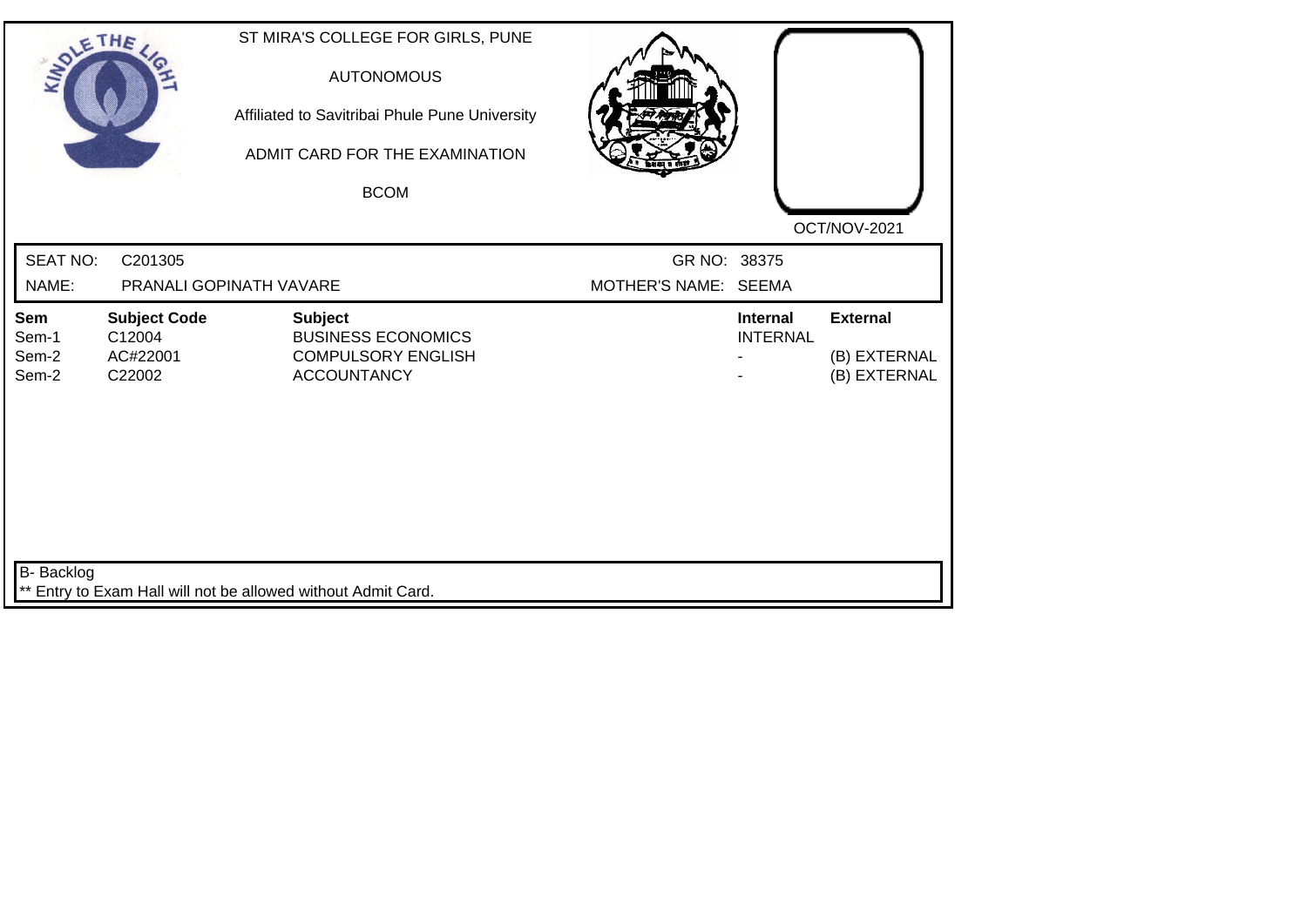| SOLETHE ,         |                               | ST MIRA'S COLLEGE FOR GIRLS, PUNE<br><b>AUTONOMOUS</b><br>Affiliated to Savitribai Phule Pune University<br>ADMIT CARD FOR THE EXAMINATION |  |                                      |                                 |
|-------------------|-------------------------------|--------------------------------------------------------------------------------------------------------------------------------------------|--|--------------------------------------|---------------------------------|
|                   |                               | <b>BCOM</b>                                                                                                                                |  |                                      | OCT/NOV-2021                    |
| <b>SEAT NO:</b>   | C201316                       |                                                                                                                                            |  | GR NO: 38633                         |                                 |
| NAME:             |                               | RAJGURU SAKSHI SANTOSH                                                                                                                     |  | MOTHER'S NAME: POOJA SANTOSH RAJGURU |                                 |
| Sem<br>Sem-2      | <b>Subject Code</b><br>C22002 | <b>Subject</b><br><b>ACCOUNTANCY</b>                                                                                                       |  | <b>Internal</b><br><b>INTERNAL</b>   | <b>External</b><br>(B) EXTERNAL |
| <b>B-</b> Backlog |                               | ** Entry to Exam Hall will not be allowed without Admit Card.                                                                              |  |                                      |                                 |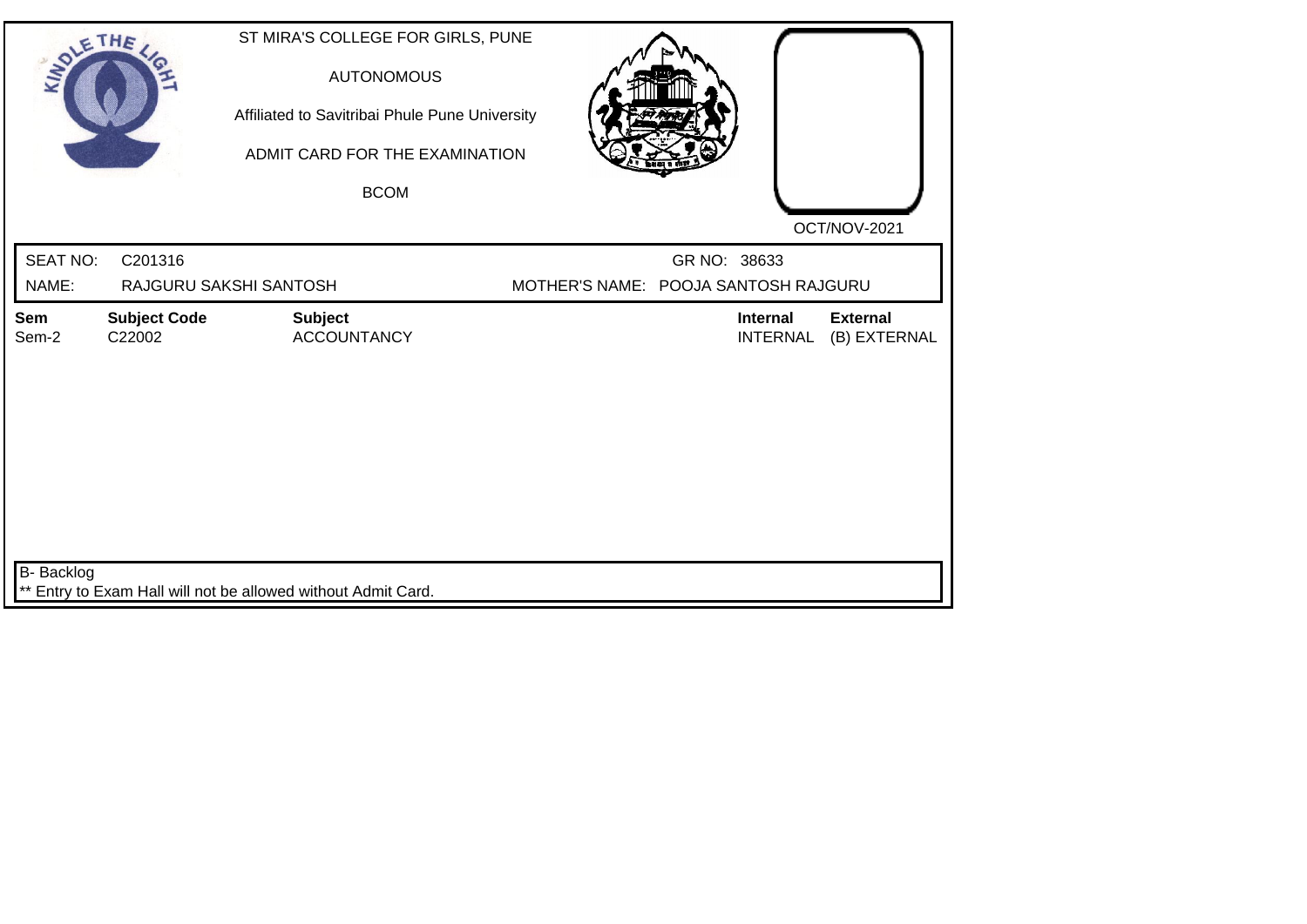| SOLETHE,        |                                | ST MIRA'S COLLEGE FOR GIRLS, PUNE<br><b>AUTONOMOUS</b><br>Affiliated to Savitribai Phule Pune University<br>ADMIT CARD FOR THE EXAMINATION<br><b>BCOM</b> |                           | OCT/NOV-2021                    |
|-----------------|--------------------------------|-----------------------------------------------------------------------------------------------------------------------------------------------------------|---------------------------|---------------------------------|
| <b>SEAT NO:</b> | C201324                        |                                                                                                                                                           | GR NO: 39981              |                                 |
| NAME:           | RIYA REDDU                     |                                                                                                                                                           | MOTHER'S NAME: BIMLA DEVI |                                 |
| Sem<br>Sem-2    | <b>Subject Code</b><br>AC22007 | <b>Subject</b><br><b>BANKING AND FINANCE</b>                                                                                                              | <b>Internal</b>           | <b>External</b><br>(B) EXTERNAL |
| B- Backlog      |                                | ** Entry to Exam Hall will not be allowed without Admit Card.                                                                                             |                           |                                 |
|                 |                                |                                                                                                                                                           |                           |                                 |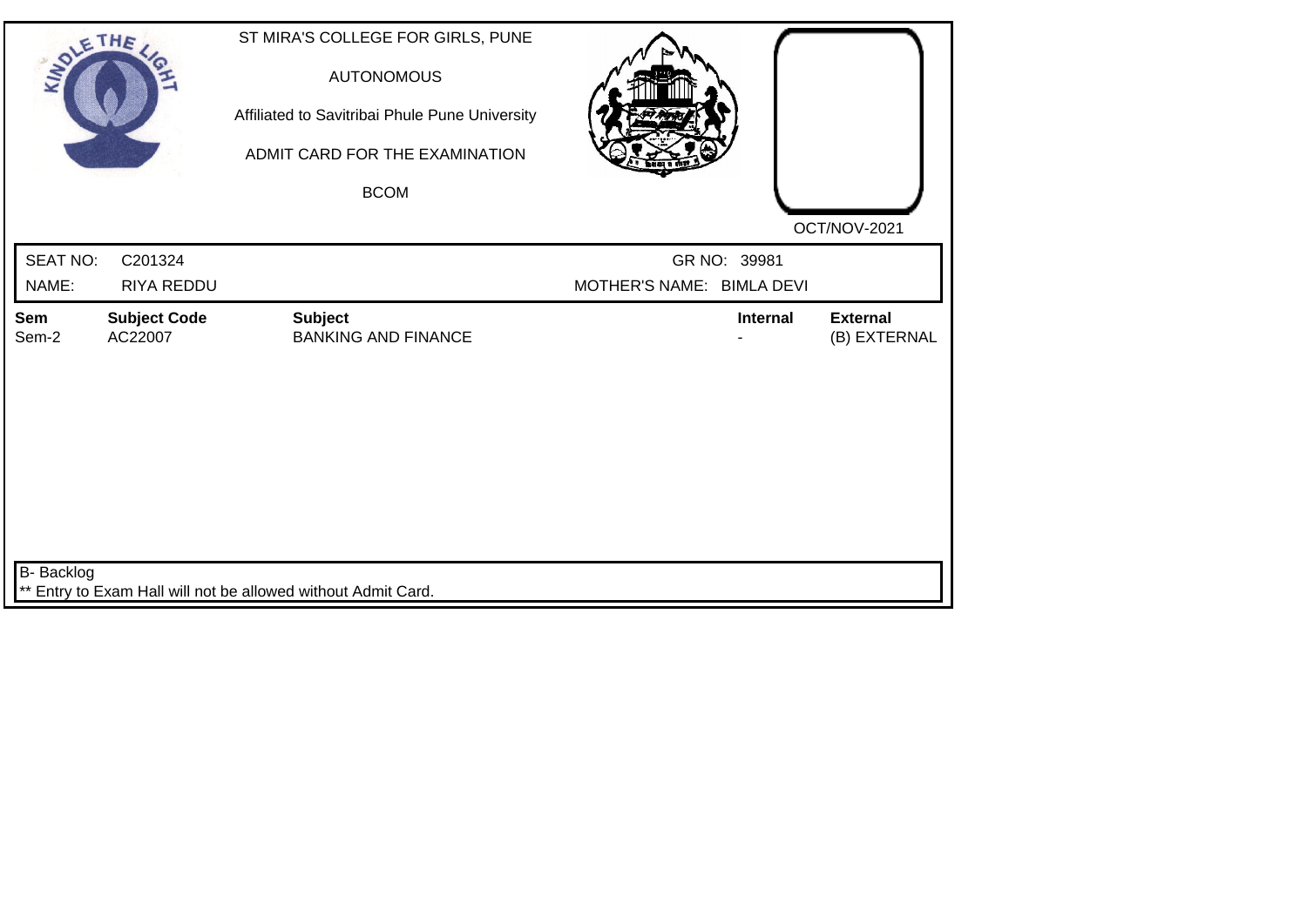| SOLE THE                                                                                |                                                                                              | ST MIRA'S COLLEGE FOR GIRLS, PUNE<br><b>AUTONOMOUS</b><br>Affiliated to Savitribai Phule Pune University<br>ADMIT CARD FOR THE EXAMINATION<br><b>BCOM</b>                                                   | OCT/NOV-2021                                                                                                                                                                                            |
|-----------------------------------------------------------------------------------------|----------------------------------------------------------------------------------------------|-------------------------------------------------------------------------------------------------------------------------------------------------------------------------------------------------------------|---------------------------------------------------------------------------------------------------------------------------------------------------------------------------------------------------------|
| <b>SEAT NO:</b><br>NAME:                                                                | C201327                                                                                      | ROHINI SANTOSH GAIKWAD                                                                                                                                                                                      | GR NO: 39980<br>MOTHER'S NAME: RANI                                                                                                                                                                     |
| Sem<br>Sem-1<br>Sem-1<br>Sem-1<br>Sem-2<br>Sem-2<br>Sem-2<br>Sem-2<br><b>B-</b> Backlog | <b>Subject Code</b><br>C12009<br>AC12005<br>C12003<br>AC#22001<br>C22009<br>C22002<br>C22003 | <b>Subject</b><br><b>OPTIONAL ENGLISH</b><br>PSYCHOLOGY GENERAL<br><b>MANAGERIAL ECONOMICS</b><br><b>COMPULSORY ENGLISH</b><br><b>OPTIONAL ENGLISH</b><br><b>ACCOUNTANCY</b><br><b>MANAGERIAL ECONOMICS</b> | <b>Internal</b><br><b>External</b><br><b>INTERNAL</b><br><b>INTERNAL</b><br><b>INTERNAL</b><br><b>INTERNAL</b><br><b>INTERNAL</b><br>(B) EXTERNAL<br><b>INTERNAL</b><br>(B) EXTERNAL<br><b>INTERNAL</b> |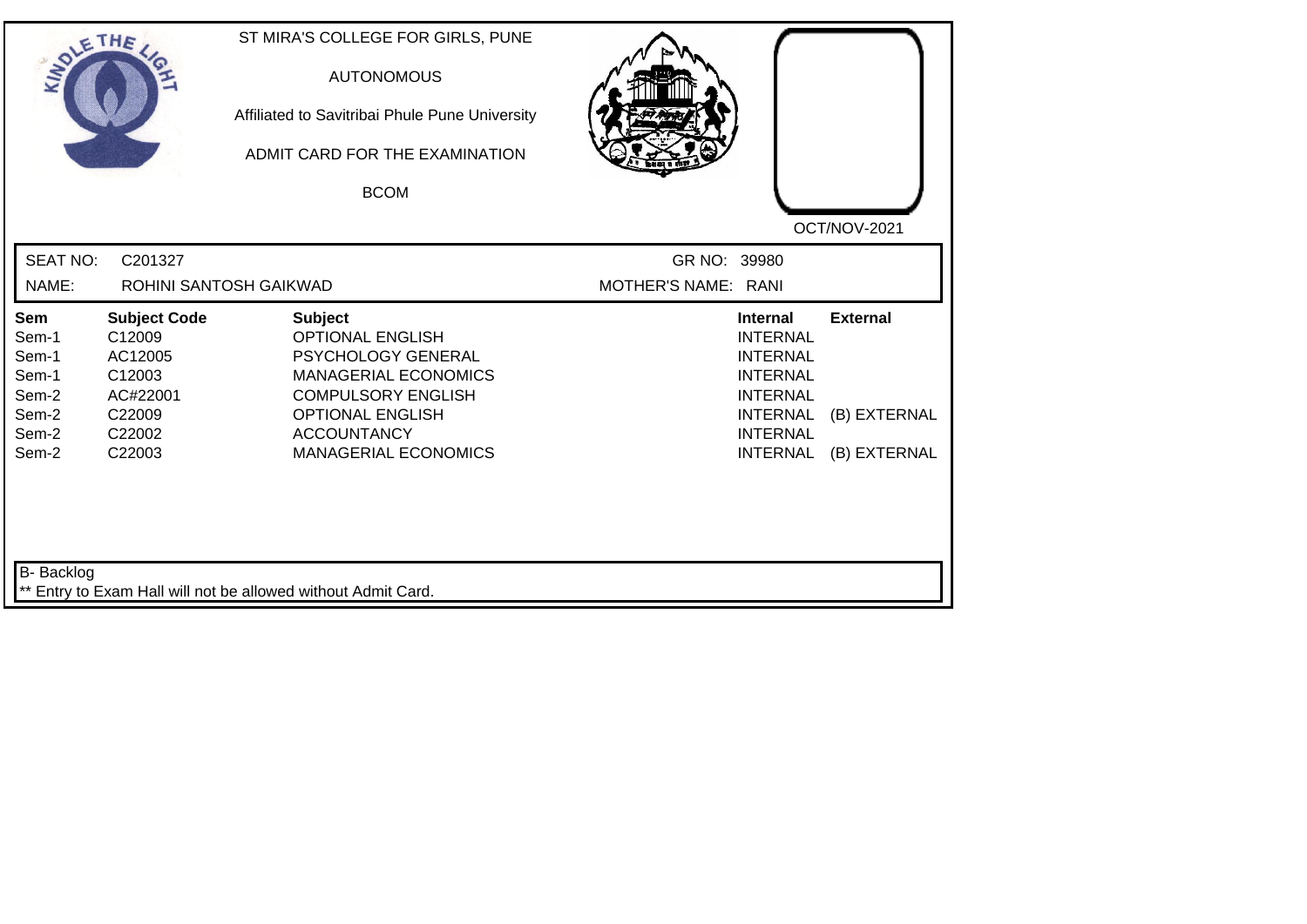| SOLE THE                                                                           |                                                                                                          | ST MIRA'S COLLEGE FOR GIRLS, PUNE<br><b>AUTONOMOUS</b><br>Affiliated to Savitribai Phule Pune University<br>ADMIT CARD FOR THE EXAMINATION<br><b>BCOM</b>                                                                                                   |                        |                                                                                                                                   | OCT/NOV-2021                                                                    |
|------------------------------------------------------------------------------------|----------------------------------------------------------------------------------------------------------|-------------------------------------------------------------------------------------------------------------------------------------------------------------------------------------------------------------------------------------------------------------|------------------------|-----------------------------------------------------------------------------------------------------------------------------------|---------------------------------------------------------------------------------|
| <b>SEAT NO:</b><br>NAME:                                                           | C201335<br><b>SAKSHI VIJAY BHOSALE</b>                                                                   |                                                                                                                                                                                                                                                             | MOTHER'S NAME: RUKMINI | GR NO: 39999                                                                                                                      |                                                                                 |
| <b>Sem</b><br>Sem-1<br>Sem-1<br>Sem-1<br>Sem-1<br>Sem-2<br>Sem-2<br>Sem-2<br>Sem-2 | <b>Subject Code</b><br>AC12001<br>C12003<br>AC12008<br>C12002<br>AC22005<br>C22002<br>C22003<br>AC#22001 | <b>Subject</b><br><b>BUSINESS MATHEMATICS AND STATISTICS</b><br><b>MANAGERIAL ECONOMICS</b><br><b>BUSINESS ADMINISTRATION</b><br><b>ACCOUNTANCY</b><br>PSYCHOLOGY GENERAL<br><b>ACCOUNTANCY</b><br><b>MANAGERIAL ECONOMICS</b><br><b>COMPULSORY ENGLISH</b> |                        | <b>Internal</b><br><b>INTERNAL</b><br><b>INTERNAL</b><br><b>INTERNAL</b><br><b>INTERNAL</b><br><b>INTERNAL</b><br><b>INTERNAL</b> | <b>External</b><br>(B) EXTERNAL<br>(B) EXTERNAL<br>(B) EXTERNAL<br>(B) EXTERNAL |
| B- Backlog                                                                         |                                                                                                          | ** Entry to Exam Hall will not be allowed without Admit Card.                                                                                                                                                                                               |                        |                                                                                                                                   |                                                                                 |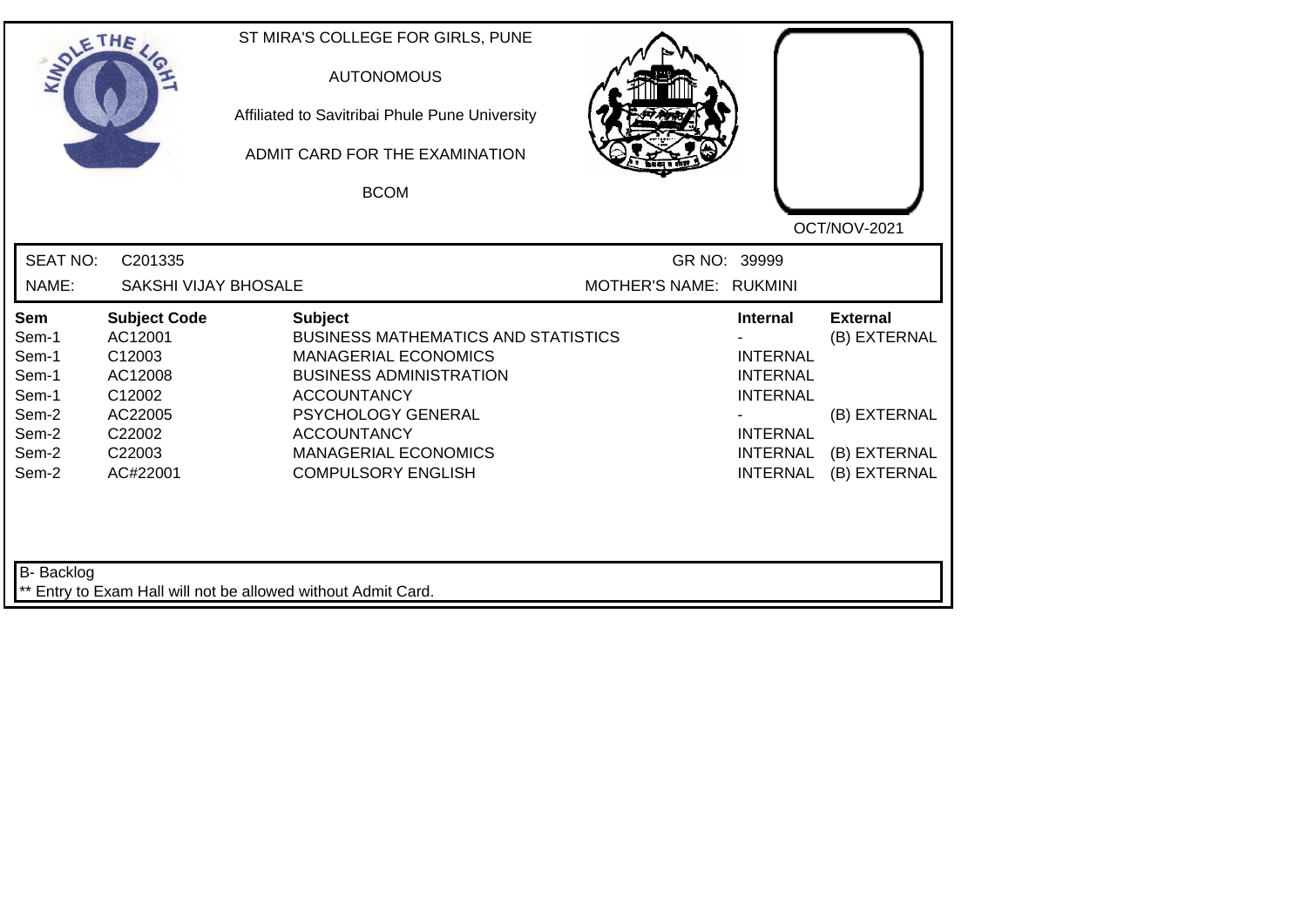| SOLE THE                 |                                                               | ST MIRA'S COLLEGE FOR GIRLS, PUNE<br><b>AUTONOMOUS</b><br>Affiliated to Savitribai Phule Pune University<br>ADMIT CARD FOR THE EXAMINATION<br><b>BCOM</b> |                                                       |                                                       | OCT/NOV-2021                    |
|--------------------------|---------------------------------------------------------------|-----------------------------------------------------------------------------------------------------------------------------------------------------------|-------------------------------------------------------|-------------------------------------------------------|---------------------------------|
| <b>SEAT NO:</b><br>NAME: | C201340<br>SAWALE POOJA VENKAT                                |                                                                                                                                                           | GR NO: 40079<br>MOTHER'S NAME: ANURADHA VENKAT SAWALE |                                                       |                                 |
| Sem<br>Sem-1<br>Sem-2    | <b>Subject Code</b><br>AC12001<br>AC22009                     | <b>Subject</b><br><b>BUSINESS MATHEMATICS AND STATISTICS</b><br><b>BUSINESS ENTREPRENEURSHIP</b>                                                          |                                                       | <b>Internal</b><br><b>INTERNAL</b><br><b>INTERNAL</b> | <b>External</b><br>(B) EXTERNAL |
| B- Backlog               | ** Entry to Exam Hall will not be allowed without Admit Card. |                                                                                                                                                           |                                                       |                                                       |                                 |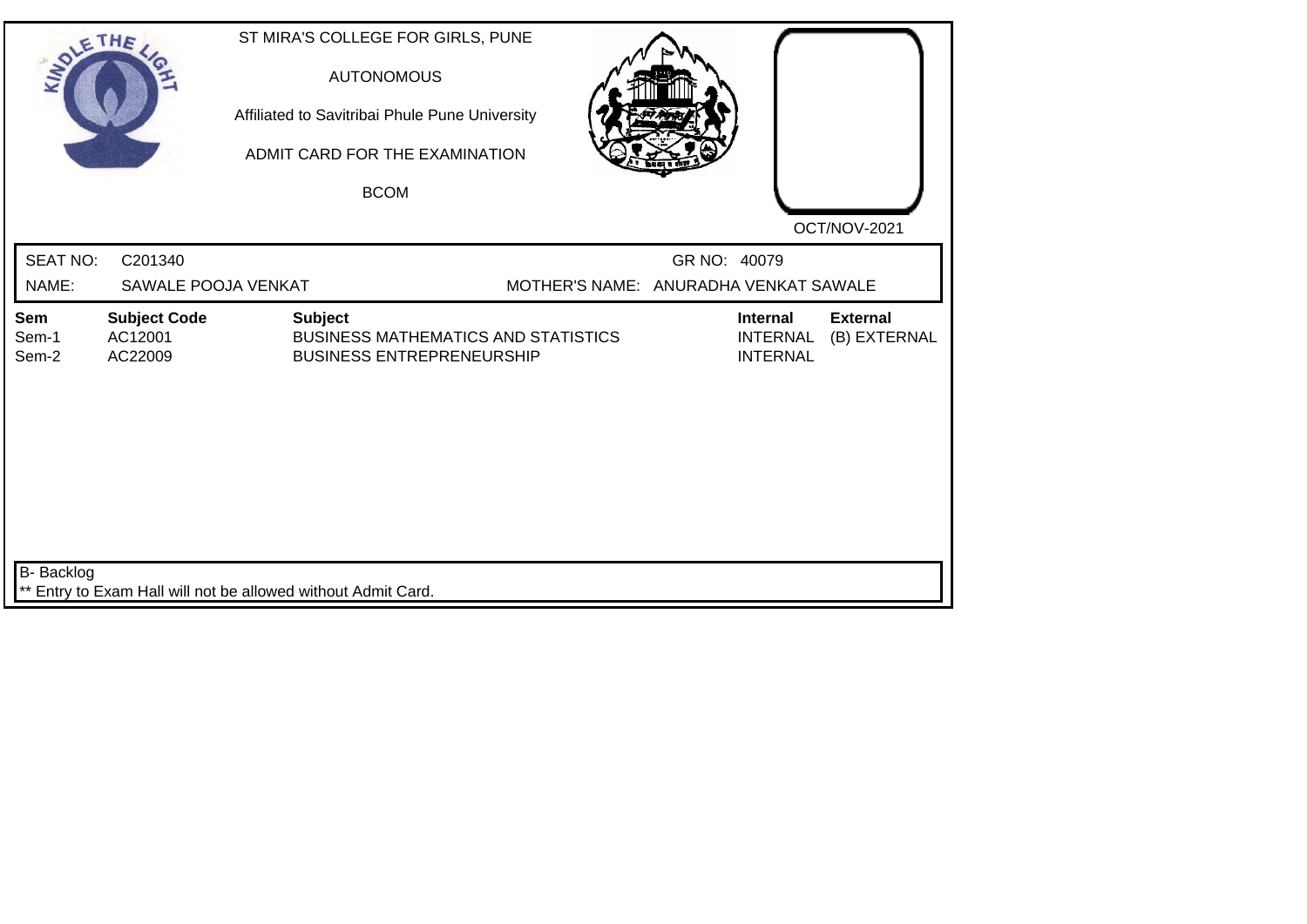| SOLETHE ,                |                               | ST MIRA'S COLLEGE FOR GIRLS, PUNE<br><b>AUTONOMOUS</b><br>Affiliated to Savitribai Phule Pune University<br>ADMIT CARD FOR THE EXAMINATION<br><b>BCOM</b> |                                                 |                                    | OCT/NOV-2021                    |
|--------------------------|-------------------------------|-----------------------------------------------------------------------------------------------------------------------------------------------------------|-------------------------------------------------|------------------------------------|---------------------------------|
| <b>SEAT NO:</b><br>NAME: | C201342<br>SAYED AQSA RIAZ    |                                                                                                                                                           | GR NO: 38303<br>MOTHER'S NAME: SAYED RESMA RIAZ |                                    |                                 |
| Sem<br>Sem-2             | <b>Subject Code</b><br>C22002 | <b>Subject</b><br><b>ACCOUNTANCY</b>                                                                                                                      |                                                 | <b>Internal</b><br><b>INTERNAL</b> | <b>External</b><br>(B) EXTERNAL |
| <b>B-</b> Backlog        |                               | ** Entry to Exam Hall will not be allowed without Admit Card.                                                                                             |                                                 |                                    |                                 |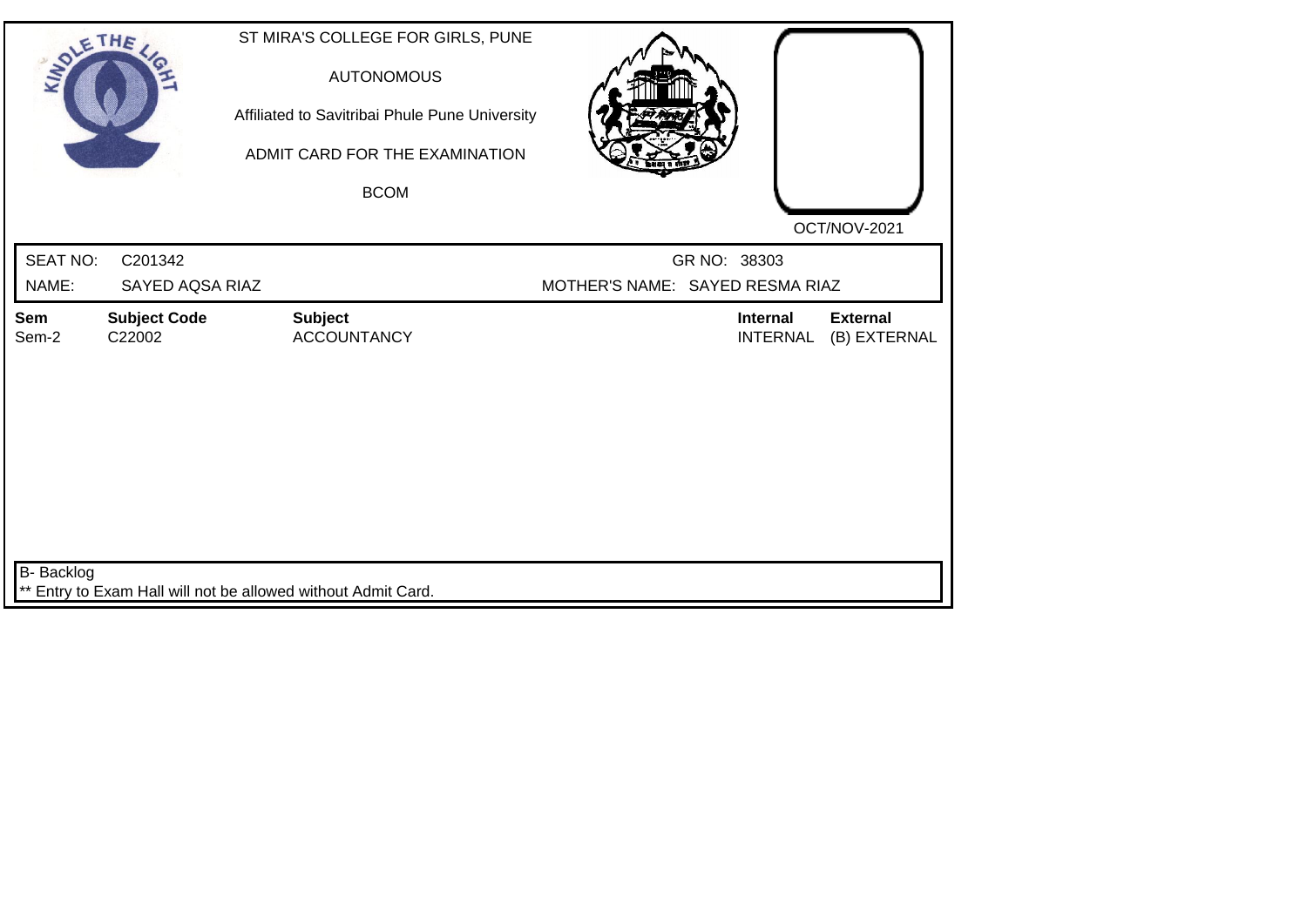| SOLETHE .                                        |                                                                          | ST MIRA'S COLLEGE FOR GIRLS, PUNE<br><b>AUTONOMOUS</b><br>Affiliated to Savitribai Phule Pune University<br>ADMIT CARD FOR THE EXAMINATION<br><b>BCOM</b>                 |                                      |              |                                                                                                                | OCT/NOV-2021                    |
|--------------------------------------------------|--------------------------------------------------------------------------|---------------------------------------------------------------------------------------------------------------------------------------------------------------------------|--------------------------------------|--------------|----------------------------------------------------------------------------------------------------------------|---------------------------------|
| <b>SEAT NO:</b><br>NAME:                         | C201380                                                                  | SHRUTI KA MAHENDRA VEER                                                                                                                                                   | MOTHER'S NAME: MADHAVI MAHENDRA VEER | GR NO: 38533 |                                                                                                                |                                 |
| Sem<br>Sem-1<br>Sem-2<br>Sem-2<br>Sem-2<br>Sem-2 | <b>Subject Code</b><br>C12004<br>AC#22001<br>AC22001<br>C22002<br>C22004 | <b>Subject</b><br><b>BUSINESS ECONOMICS</b><br><b>COMPULSORY ENGLISH</b><br><b>BUSINESS MATHEMATICS AND STATISTICS</b><br><b>ACCOUNTANCY</b><br><b>BUSINESS ECONOMICS</b> |                                      |              | <b>Internal</b><br><b>INTERNAL</b><br><b>INTERNAL</b><br><b>INTERNAL</b><br><b>INTERNAL</b><br><b>INTERNAL</b> | <b>External</b><br>(B) EXTERNAL |
| B- Backlog                                       |                                                                          | ** Entry to Exam Hall will not be allowed without Admit Card.                                                                                                             |                                      |              |                                                                                                                |                                 |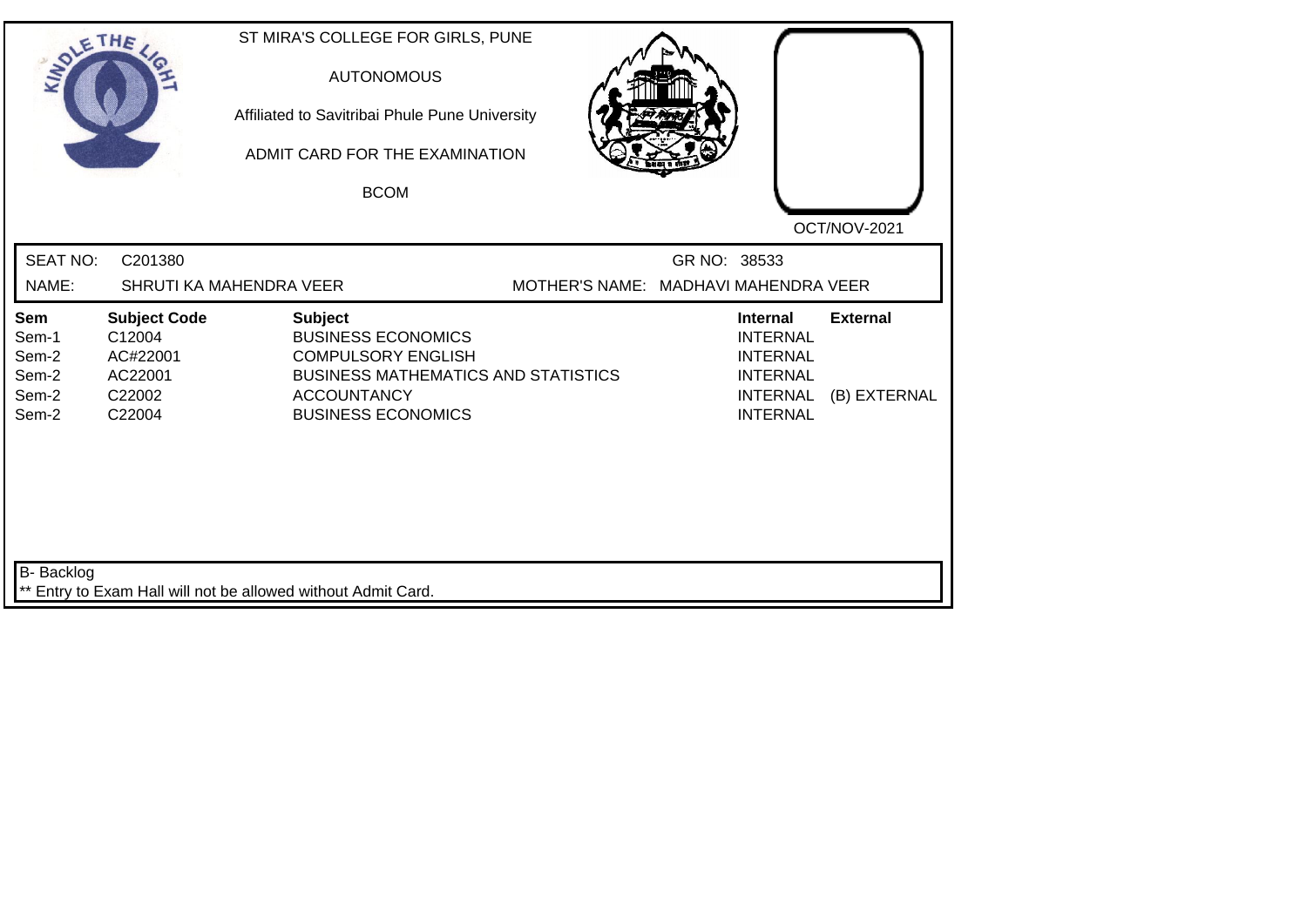| <b>SOLETHE</b>    |                     | ST MIRA'S COLLEGE FOR GIRLS, PUNE<br><b>AUTONOMOUS</b>                 |              |                 |                 |
|-------------------|---------------------|------------------------------------------------------------------------|--------------|-----------------|-----------------|
|                   |                     | Affiliated to Savitribai Phule Pune University                         |              |                 |                 |
|                   |                     | ADMIT CARD FOR THE EXAMINATION                                         |              |                 |                 |
|                   |                     | <b>BCOM</b>                                                            |              |                 |                 |
|                   |                     |                                                                        |              |                 | OCT/NOV-2021    |
| <b>SEAT NO:</b>   | C201391             |                                                                        | GR NO: 40060 |                 |                 |
| NAME:             |                     | MOTHER'S NAME: VANITA RAMESH CHENDKAPURE<br>SUPRIYA RAMESH CHENDKAPURE |              |                 |                 |
| <b>Sem</b>        | <b>Subject Code</b> | <b>Subject</b>                                                         |              | Internal        | <b>External</b> |
| Sem-1             | C12004              | <b>BUSINESS ECONOMICS</b>                                              |              | <b>INTERNAL</b> |                 |
| Sem-1             | C12009              | <b>OPTIONAL ENGLISH</b>                                                |              | <b>INTERNAL</b> | (B) EXTERNAL    |
| Sem-1             | AC12009             | <b>BUSINESS ENTREPRENEURSHIP</b>                                       |              |                 | (B) EXTERNAL    |
| Sem-1             | C12002              | <b>ACCOUNTANCY</b>                                                     |              | <b>INTERNAL</b> | (B) EXTERNAL    |
| Sem-1             | C12006              | <b>CONSUMER PROTECTION AND BUSINESS ETHICS</b>                         |              | <b>INTERNAL</b> | (B) EXTERNAL    |
| Sem-1             | AC12001             | <b>BUSINESS MATHEMATICS AND STATISTICS</b>                             |              | <b>INTERNAL</b> | (B) EXTERNAL    |
| Sem-1             | AC#12001            | <b>COMPULSORY ENGLISH</b>                                              |              |                 | (B) EXTERNAL    |
| Sem-2             | C22002              | <b>ACCOUNTANCY</b>                                                     |              |                 | (B) EXTERNAL    |
| Sem-2             | C22004              | <b>BUSINESS ECONOMICS</b>                                              |              | <b>INTERNAL</b> | (B) EXTERNAL    |
| Sem-2             | C22009              | <b>OPTIONAL ENGLISH</b>                                                |              | <b>INTERNAL</b> | (B) EXTERNAL    |
| Sem-2             | AC22009             | <b>BUSINESS ENTREPRENEURSHIP</b>                                       |              | <b>INTERNAL</b> | (B) EXTERNAL    |
| Sem-2             | AC#22001            | <b>COMPULSORY ENGLISH</b>                                              |              | <b>INTERNAL</b> | (B) EXTERNAL    |
| Sem-2             | C22006              | <b>CONSUMER PROTECTION AND BUSINESS ETHICS</b>                         |              | INTERNAL        | (B) EXTERNAL    |
| Sem-2             | AC22001             | <b>BUSINESS MATHEMATICS AND STATISTICS</b>                             |              | <b>INTERNAL</b> | (B) EXTERNAL    |
| <b>B-</b> Backlog |                     |                                                                        |              |                 |                 |
|                   |                     | ** Entry to Exam Hall will not be allowed without Admit Card.          |              |                 |                 |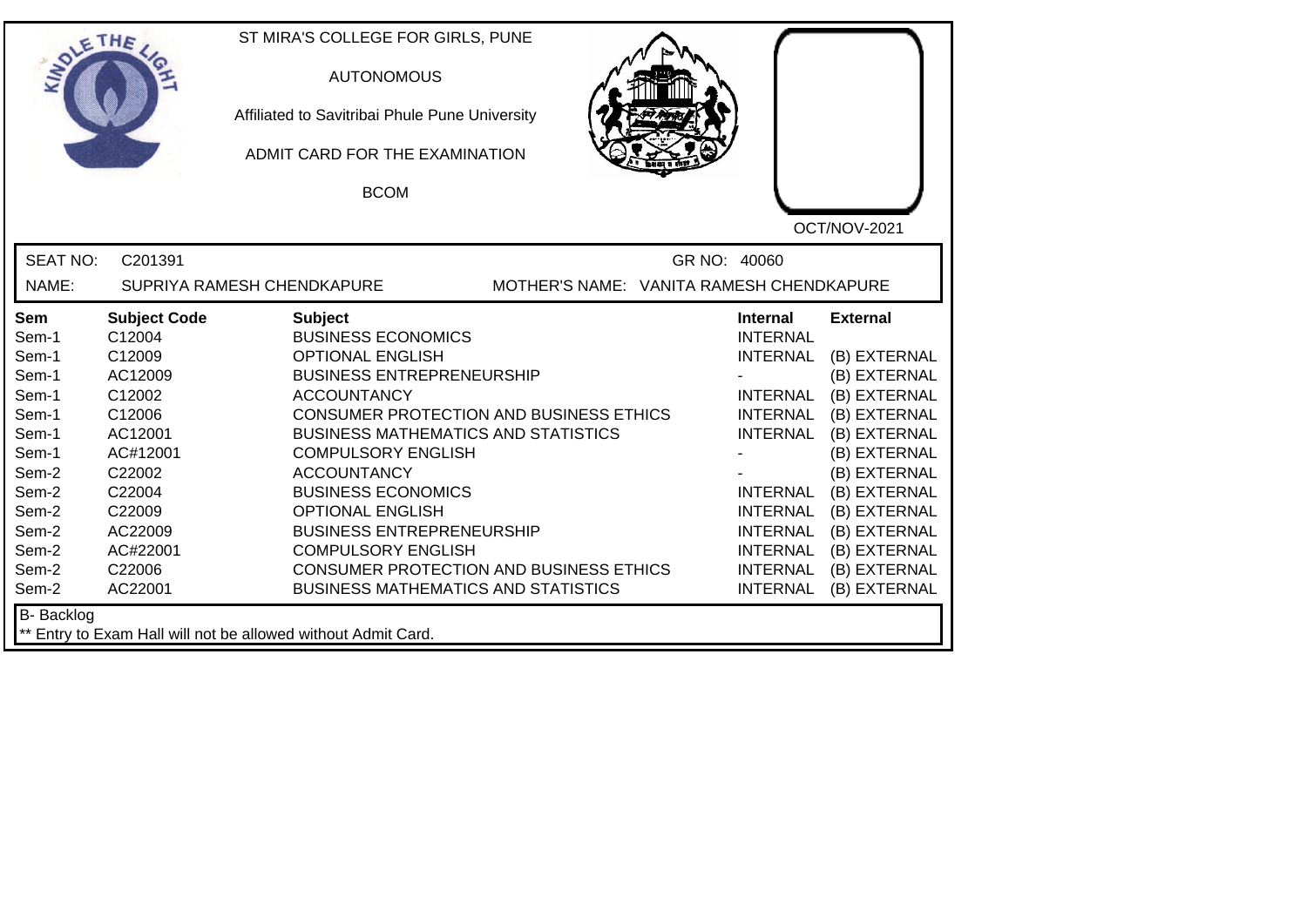| SOLE THE          |                               | ST MIRA'S COLLEGE FOR GIRLS, PUNE<br><b>AUTONOMOUS</b><br>Affiliated to Savitribai Phule Pune University<br>ADMIT CARD FOR THE EXAMINATION<br><b>BCOM</b> |                            |              | OCT/NOV-2021                    |
|-------------------|-------------------------------|-----------------------------------------------------------------------------------------------------------------------------------------------------------|----------------------------|--------------|---------------------------------|
| <b>SEAT NO:</b>   | C201398                       |                                                                                                                                                           |                            | GR NO: 40083 |                                 |
| NAME:             | <b>SWATI PADE</b>             |                                                                                                                                                           | MOTHER'S NAME: NARAYANAMMA |              |                                 |
| Sem<br>Sem-2      | <b>Subject Code</b><br>C22002 | <b>Subject</b><br><b>ACCOUNTANCY</b>                                                                                                                      |                            | Internal     | <b>External</b><br>(B) EXTERNAL |
| <b>B-</b> Backlog |                               | ** Entry to Exam Hall will not be allowed without Admit Card.                                                                                             |                            |              |                                 |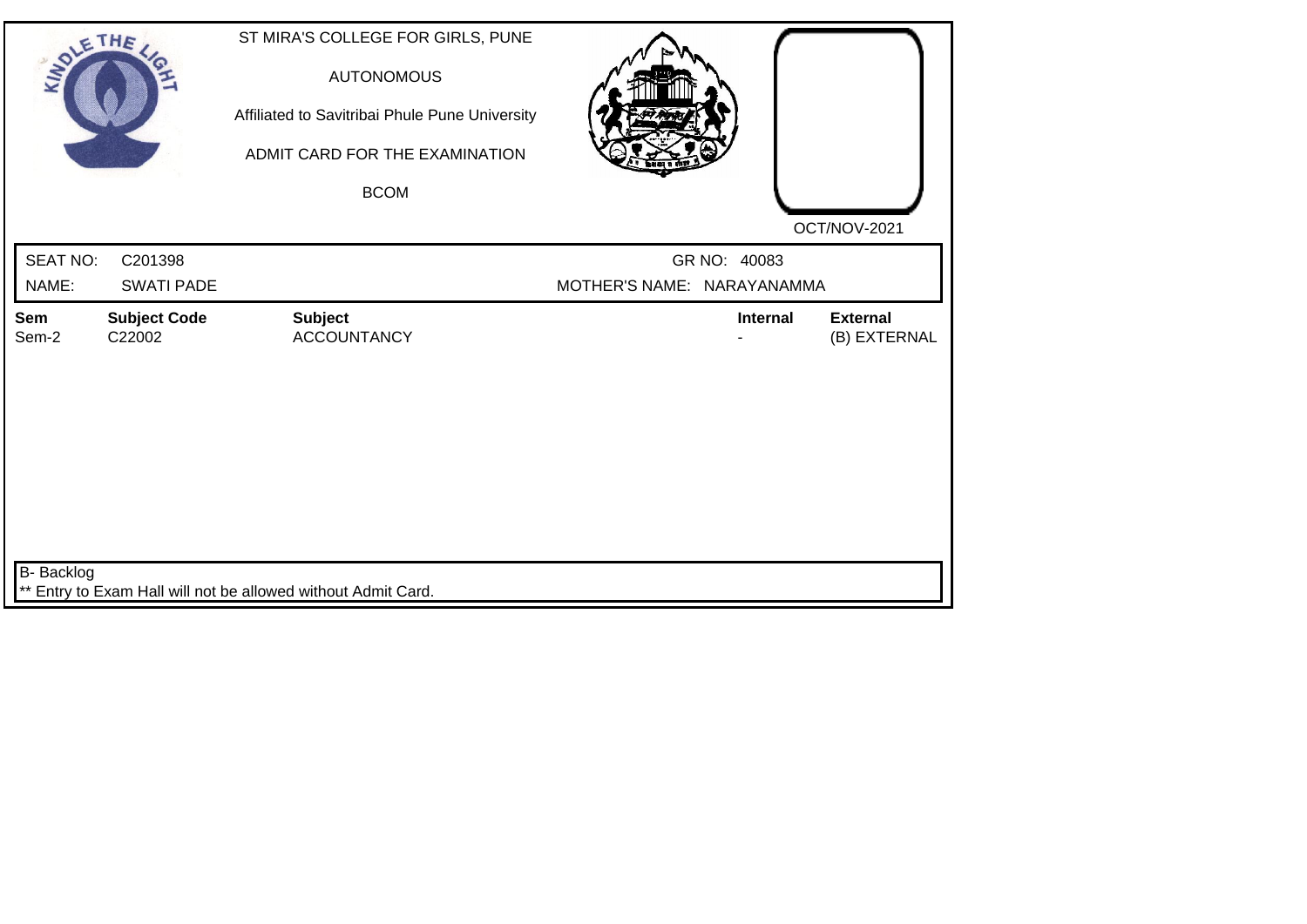| SOLETHE,                 |                                  | ST MIRA'S COLLEGE FOR GIRLS, PUNE<br><b>AUTONOMOUS</b><br>Affiliated to Savitribai Phule Pune University<br>ADMIT CARD FOR THE EXAMINATION<br><b>BCOM</b> |                                     |              |                 |                                 |
|--------------------------|----------------------------------|-----------------------------------------------------------------------------------------------------------------------------------------------------------|-------------------------------------|--------------|-----------------|---------------------------------|
|                          |                                  |                                                                                                                                                           |                                     |              |                 | OCT/NOV-2021                    |
| <b>SEAT NO:</b><br>NAME: | C201415<br>TULAVE SUPRIYA RANJIT |                                                                                                                                                           | MOTHER'S NAME: SINDHU RANJIT TULAVE | GR NO: 39942 |                 |                                 |
| Sem<br>Sem-2             | <b>Subject Code</b><br>C22002    | <b>Subject</b><br><b>ACCOUNTANCY</b>                                                                                                                      |                                     |              | <b>Internal</b> | <b>External</b><br>(B) EXTERNAL |
| <b>B-</b> Backlog        |                                  | ** Entry to Exam Hall will not be allowed without Admit Card.                                                                                             |                                     |              |                 |                                 |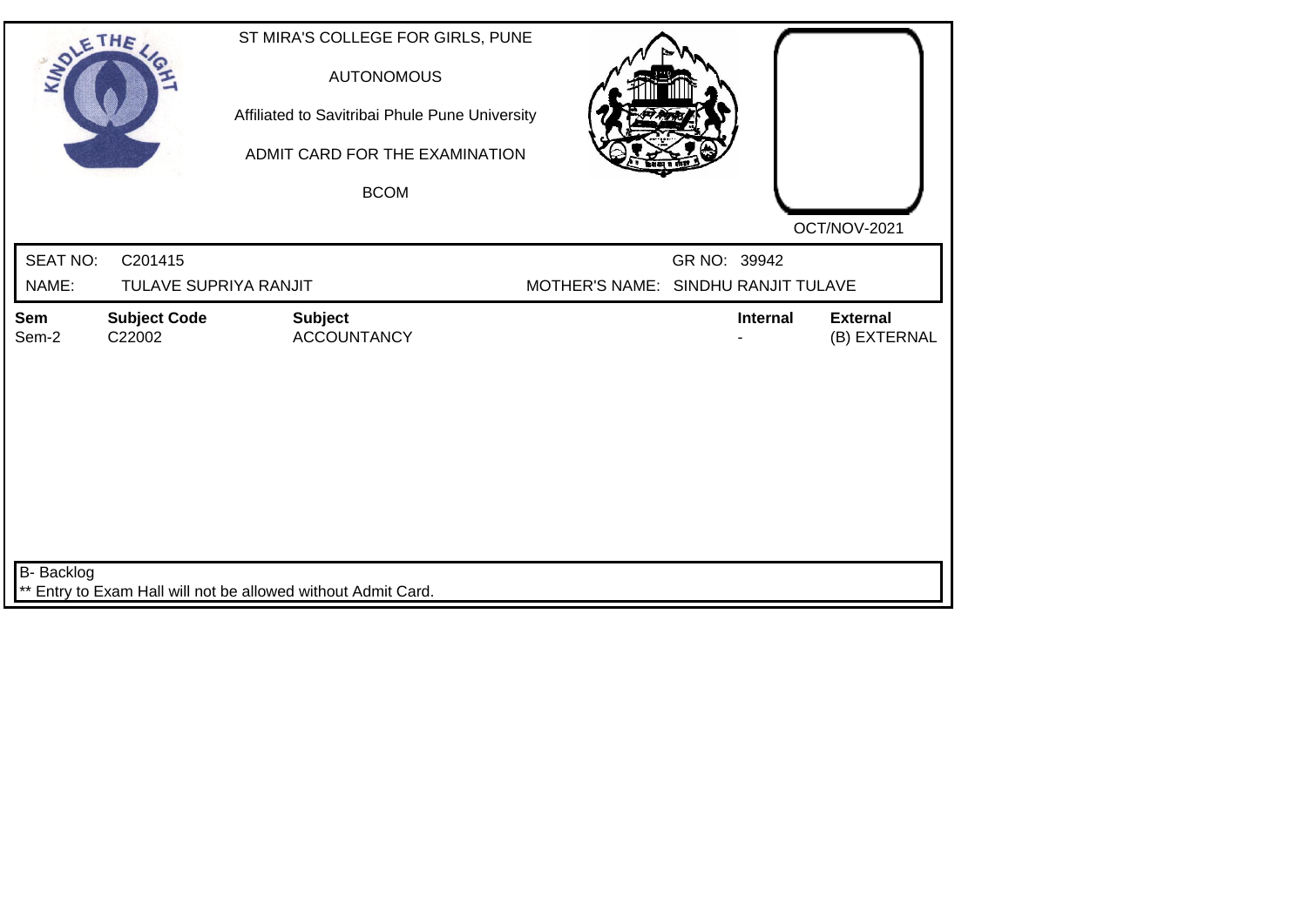| SOLETHE,                                |                                                              | ST MIRA'S COLLEGE FOR GIRLS, PUNE<br><b>AUTONOMOUS</b><br>Affiliated to Savitribai Phule Pune University<br>ADMIT CARD FOR THE EXAMINATION<br><b>BCOM</b> |                                       |                                                       |                                                                 |
|-----------------------------------------|--------------------------------------------------------------|-----------------------------------------------------------------------------------------------------------------------------------------------------------|---------------------------------------|-------------------------------------------------------|-----------------------------------------------------------------|
| <b>SEAT NO:</b><br>NAME:                | C201422<br><b>VIJAPURE RUTUJA SUNIL</b>                      |                                                                                                                                                           | GR NO: 38606<br><b>MOTHER'S NAME:</b> | <b>MANISHA</b>                                        | OCT/NOV-2021                                                    |
| Sem<br>Sem-1<br>Sem-2<br>Sem-2<br>Sem-2 | <b>Subject Code</b><br>C12009<br>C22003<br>C22002<br>AC22008 | <b>Subject</b><br><b>OPTIONAL ENGLISH</b><br><b>MANAGERIAL ECONOMICS</b><br><b>ACCOUNTANCY</b><br><b>BUSINESS ADMINISTRATION</b>                          |                                       | <b>Internal</b><br><b>INTERNAL</b><br><b>INTERNAL</b> | <b>External</b><br>(B) EXTERNAL<br>(B) EXTERNAL<br>(B) EXTERNAL |
| B- Backlog                              |                                                              | ** Entry to Exam Hall will not be allowed without Admit Card.                                                                                             |                                       |                                                       |                                                                 |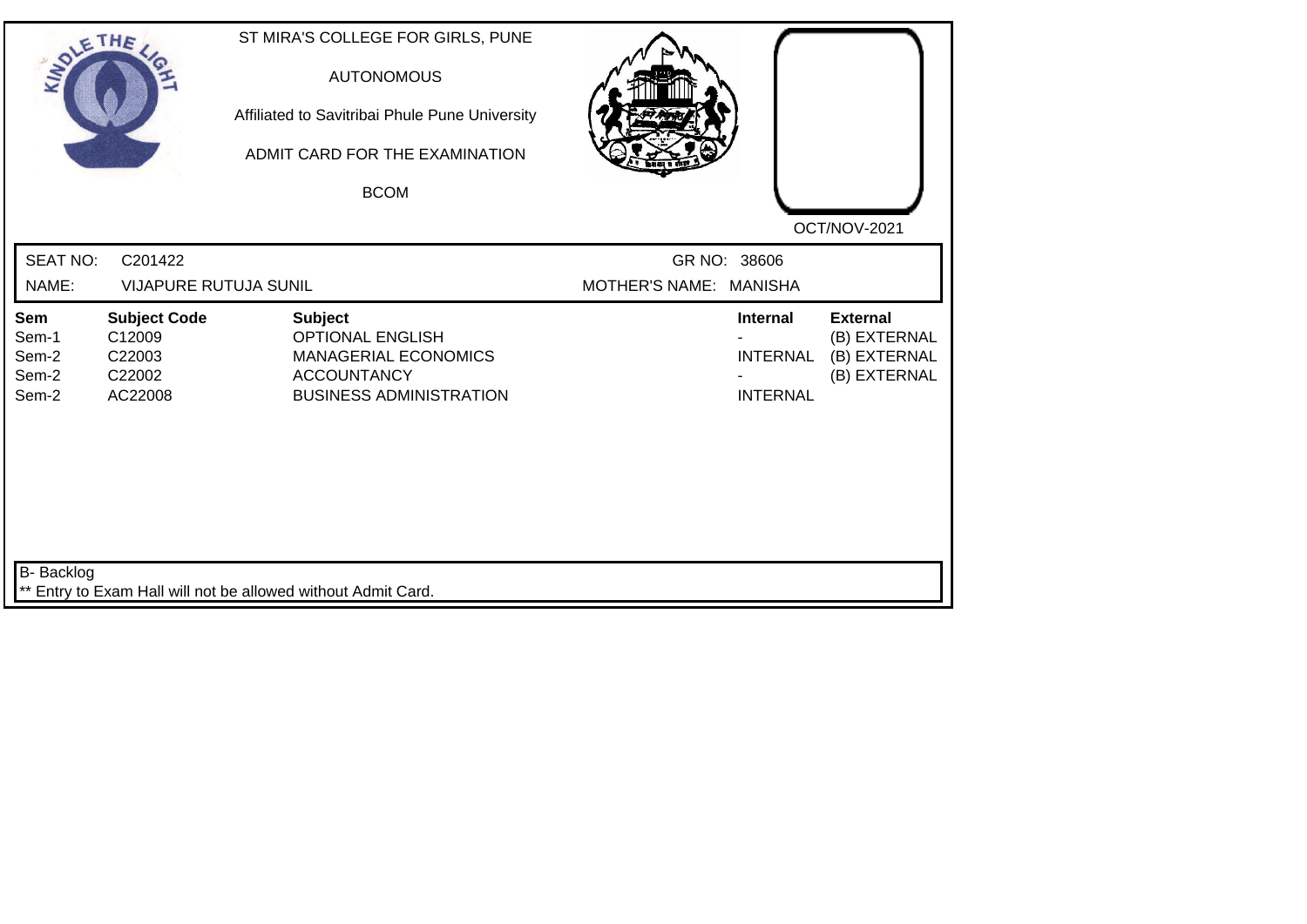| <b>SEAT NO:</b><br>GR NO: 38410<br>C201427<br>NAME:<br>WAGHELA PRAJAKTA BHARAT<br>MOTHER'S NAME: MEENAKSHI<br><b>Subject Code</b><br><b>Subject</b><br><b>Internal</b><br><b>External</b><br>Sem<br>AC12001<br>Sem-1<br><b>BUSINESS MATHEMATICS AND STATISTICS</b><br><b>INTERNAL</b><br>(B) EXTERNAL<br>Sem-1<br>C12004<br><b>BUSINESS ECONOMICS</b><br><b>INTERNAL</b><br>(B) EXTERNAL<br>Sem-1<br>AC#12001<br><b>COMPULSORY ENGLISH</b><br>(B) EXTERNAL<br><b>INTERNAL</b><br>Sem-2<br><b>BUSINESS ENTREPRENEURSHIP</b><br>AC22009<br><b>INTERNAL</b><br><b>BUSINESS ECONOMICS</b><br>(B) EXTERNAL<br>Sem-2<br>C22004<br>Sem-2<br>C22008<br><b>MARATHI GENERAL</b><br><b>INTERNAL</b><br>Sem-2<br><b>ACCOUNTANCY</b><br>C22002<br><b>INTERNAL</b><br><b>CONSUMER PROTECTION AND BUSINESS ETHICS</b><br>Sem-2<br>C22006<br><b>INTERNAL</b><br>(B) EXTERNAL | SOLETHE . | ST MIRA'S COLLEGE FOR GIRLS, PUNE<br><b>AUTONOMOUS</b><br>Affiliated to Savitribai Phule Pune University<br>ADMIT CARD FOR THE EXAMINATION<br><b>BCOM</b> |  | OCT/NOV-2021 |
|--------------------------------------------------------------------------------------------------------------------------------------------------------------------------------------------------------------------------------------------------------------------------------------------------------------------------------------------------------------------------------------------------------------------------------------------------------------------------------------------------------------------------------------------------------------------------------------------------------------------------------------------------------------------------------------------------------------------------------------------------------------------------------------------------------------------------------------------------------------|-----------|-----------------------------------------------------------------------------------------------------------------------------------------------------------|--|--------------|
|                                                                                                                                                                                                                                                                                                                                                                                                                                                                                                                                                                                                                                                                                                                                                                                                                                                              |           |                                                                                                                                                           |  |              |
|                                                                                                                                                                                                                                                                                                                                                                                                                                                                                                                                                                                                                                                                                                                                                                                                                                                              |           |                                                                                                                                                           |  |              |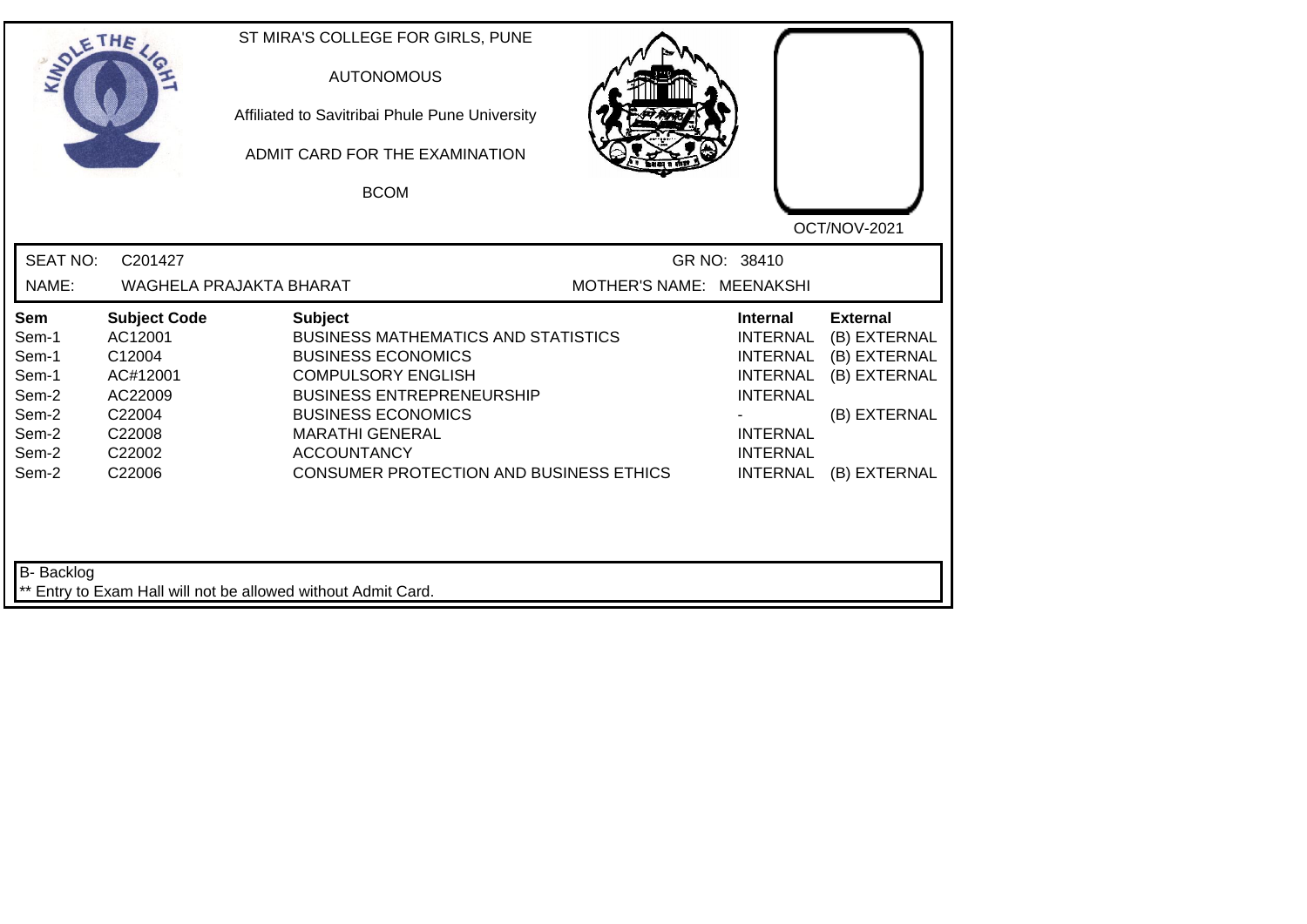| SOLETHE,                                         |                                                                        | ST MIRA'S COLLEGE FOR GIRLS, PUNE<br><b>AUTONOMOUS</b><br>Affiliated to Savitribai Phule Pune University<br>ADMIT CARD FOR THE EXAMINATION<br><b>BCOM</b> | OCT/NOV-2021                                                                                                                                      |              |
|--------------------------------------------------|------------------------------------------------------------------------|-----------------------------------------------------------------------------------------------------------------------------------------------------------|---------------------------------------------------------------------------------------------------------------------------------------------------|--------------|
| <b>SEAT NO:</b><br>NAME:                         | C201429<br>YADAV ANUSHKA SUDHIR                                        |                                                                                                                                                           | GR NO: 40053<br>MOTHER'S NAME: PRATIBHA                                                                                                           |              |
| Sem<br>Sem-1<br>Sem-1<br>Sem-2<br>Sem-2<br>Sem-2 | <b>Subject Code</b><br>C12007<br>C12002<br>C22004<br>AC22008<br>C22007 | <b>Subject</b><br><b>HINDI GENERAL</b><br><b>ACCOUNTANCY</b><br><b>BUSINESS ECONOMICS</b><br><b>BUSINESS ADMINISTRATION</b><br><b>HINDI GENERAL</b>       | <b>External</b><br><b>Internal</b><br><b>INTERNAL</b><br>(B) EXTERNAL<br><b>INTERNAL</b><br><b>INTERNAL</b><br><b>INTERNAL</b><br><b>INTERNAL</b> | (B) EXTERNAL |
| B- Backlog                                       |                                                                        | ** Entry to Exam Hall will not be allowed without Admit Card.                                                                                             |                                                                                                                                                   |              |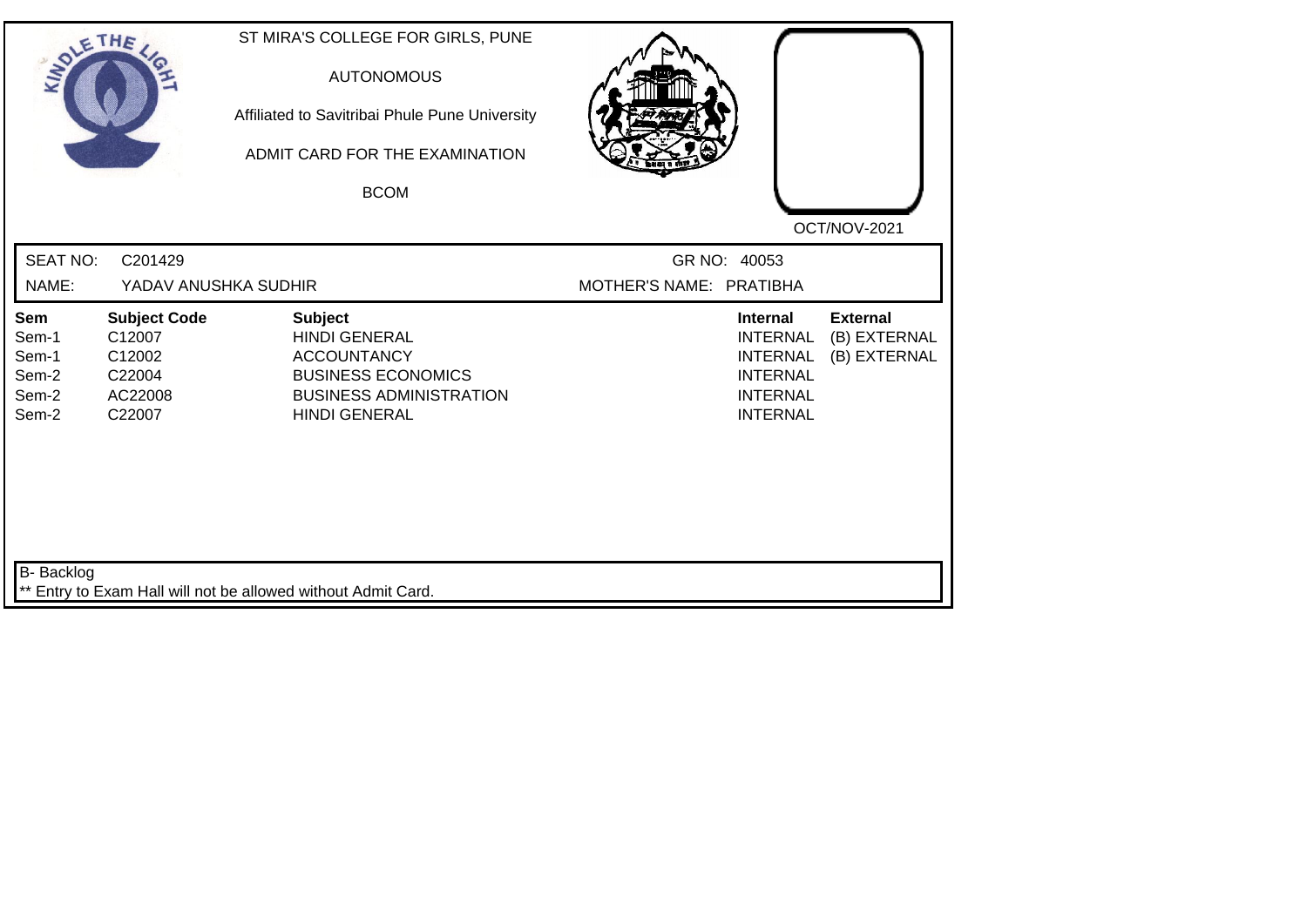| SOLETHE,        |                               | ST MIRA'S COLLEGE FOR GIRLS, PUNE<br><b>AUTONOMOUS</b><br>Affiliated to Savitribai Phule Pune University<br>ADMIT CARD FOR THE EXAMINATION<br><b>BCOM</b> |                       | OCT/NOV-2021                    |
|-----------------|-------------------------------|-----------------------------------------------------------------------------------------------------------------------------------------------------------|-----------------------|---------------------------------|
| <b>SEAT NO:</b> | C171010                       |                                                                                                                                                           | GR NO: 36901          |                                 |
| NAME:           | <b>BHAVANA BOIRI</b>          |                                                                                                                                                           | <b>MOTHER'S NAME:</b> | VANITA                          |
| Sem<br>Sem-2    | <b>Subject Code</b><br>C21502 | <b>Subject</b><br>Accountancy                                                                                                                             | <b>Internal</b>       | <b>External</b><br>(B) EXTERNAL |
| B- Backlog      |                               | ** Entry to Exam Hall will not be allowed without Admit Card.                                                                                             |                       |                                 |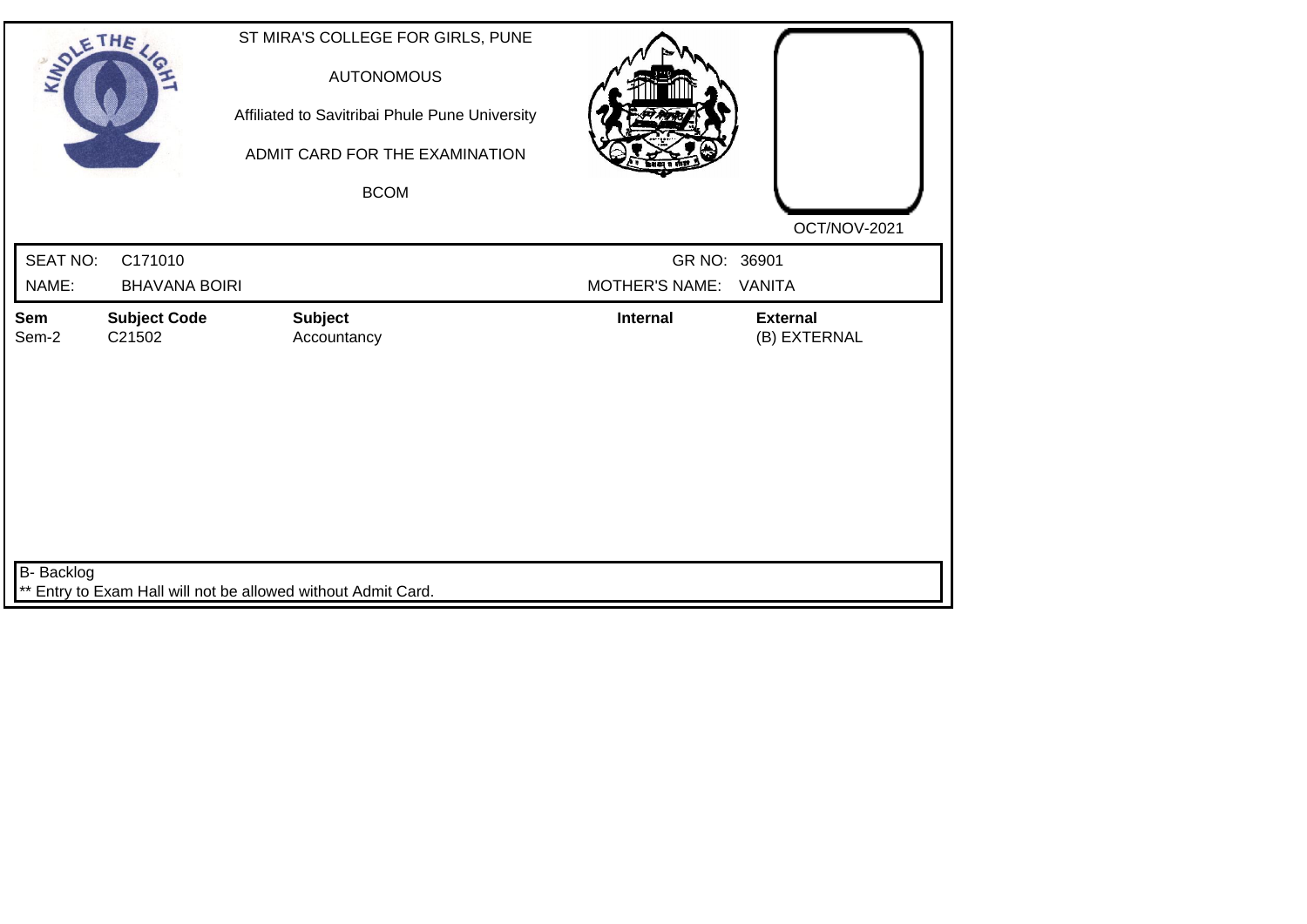| SOLE THE                       |                                                    | ST MIRA'S COLLEGE FOR GIRLS, PUNE<br><b>AUTONOMOUS</b><br>Affiliated to Savitribai Phule Pune University<br>ADMIT CARD FOR THE EXAMINATION<br><b>BCOM</b> |                                       | OCT/NOV-2021                                                    |
|--------------------------------|----------------------------------------------------|-----------------------------------------------------------------------------------------------------------------------------------------------------------|---------------------------------------|-----------------------------------------------------------------|
| <b>SEAT NO:</b><br>NAME:       | C191140<br><b>BORADE ANJALI SANJAY</b>             |                                                                                                                                                           | GR NO: 39001<br>MOTHER'S NAME: KAVITA |                                                                 |
| Sem<br>Sem-1<br>Sem-2<br>Sem-2 | <b>Subject Code</b><br>AC11501<br>C21509<br>C21502 | <b>Subject</b><br><b>Business Mathematics and Statistics</b><br><b>Optional English</b><br>Accountancy                                                    | <b>Internal</b><br>(B) INTERNAL       | <b>External</b><br>(B) EXTERNAL<br>(B) EXTERNAL<br>(B) EXTERNAL |
| B- Backlog                     |                                                    | ** Entry to Exam Hall will not be allowed without Admit Card.                                                                                             |                                       |                                                                 |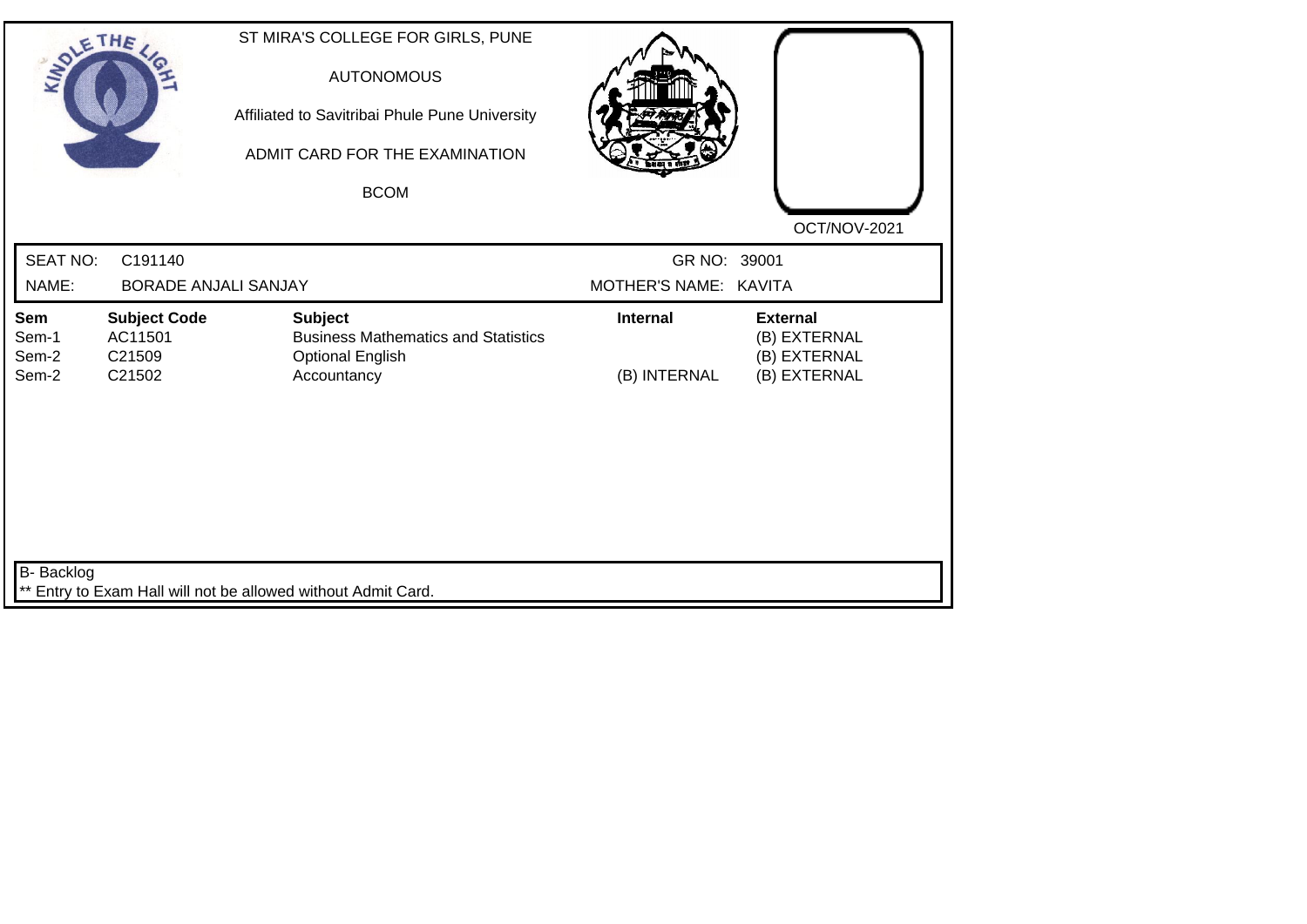| SOLETHE .                |                                         | ST MIRA'S COLLEGE FOR GIRLS, PUNE<br><b>AUTONOMOUS</b><br>Affiliated to Savitribai Phule Pune University |                                     |                                                 |
|--------------------------|-----------------------------------------|----------------------------------------------------------------------------------------------------------|-------------------------------------|-------------------------------------------------|
|                          |                                         | ADMIT CARD FOR THE EXAMINATION<br><b>BCOM</b>                                                            |                                     | OCT/NOV-2021                                    |
| <b>SEAT NO:</b><br>NAME: | C191407<br>SNEHA SUBHASH GAVANDE        |                                                                                                          | GR NO: 38956<br>MOTHER'S NAME: LATA |                                                 |
| Sem<br>Sem-1<br>Sem-1    | <b>Subject Code</b><br>C11502<br>C11503 | <b>Subject</b><br>Accountancy<br><b>Managerial Economics</b>                                             | <b>Internal</b><br>(B) INTERNAL     | <b>External</b><br>(B) EXTERNAL<br>(B) EXTERNAL |
| B- Backlog               |                                         | ** Entry to Exam Hall will not be allowed without Admit Card.                                            |                                     |                                                 |